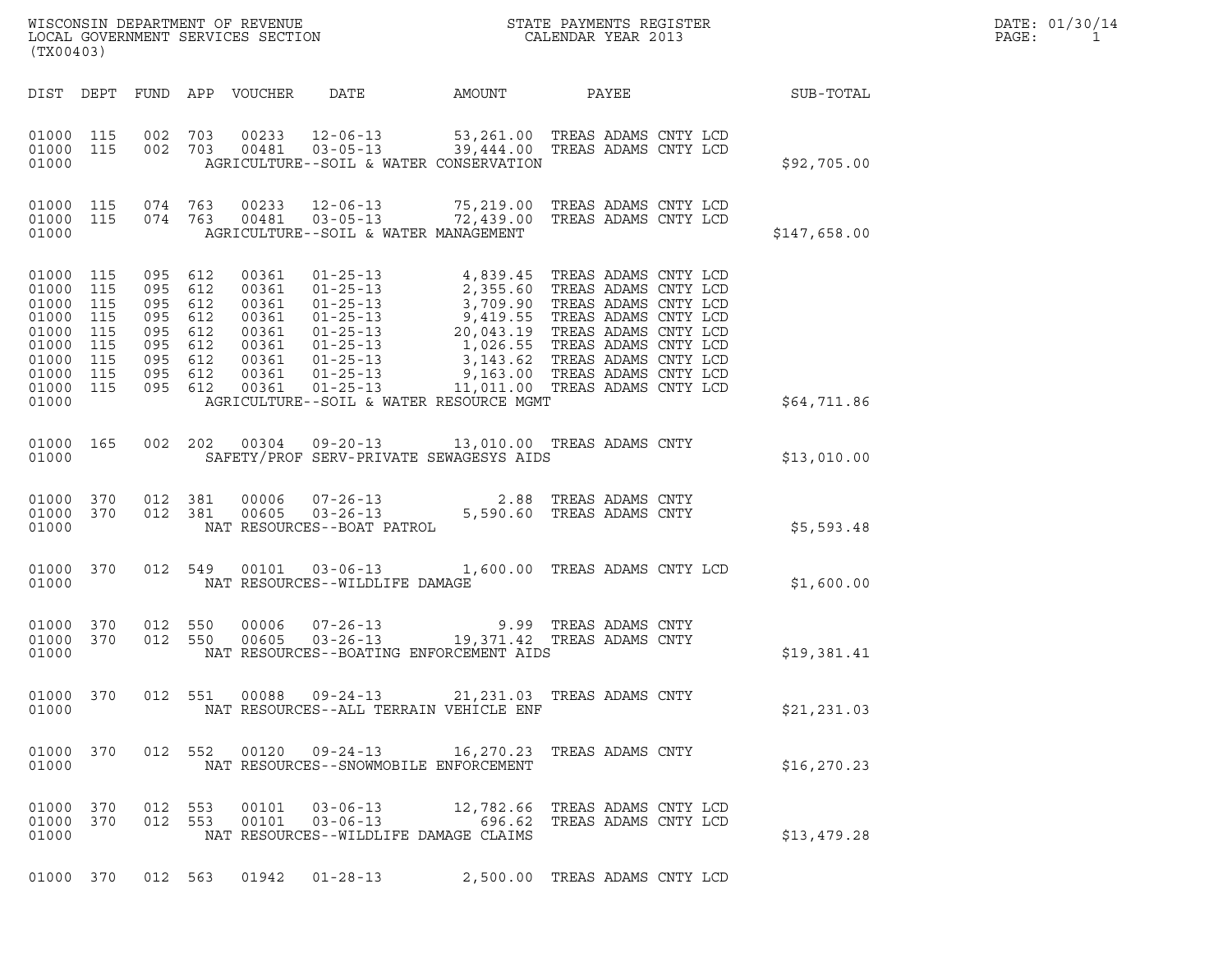| (TX00403)                                    |  |         |                            |                                                        |                                          |                                                                                                                                                                                                                                                                                                                                                                                   |             | DATE: 01/30/14<br>$\mathtt{PAGE}$ :<br>2 |
|----------------------------------------------|--|---------|----------------------------|--------------------------------------------------------|------------------------------------------|-----------------------------------------------------------------------------------------------------------------------------------------------------------------------------------------------------------------------------------------------------------------------------------------------------------------------------------------------------------------------------------|-------------|------------------------------------------|
|                                              |  |         | DIST DEPT FUND APP VOUCHER | DATE                                                   | AMOUNT                                   | PAYEE                                                                                                                                                                                                                                                                                                                                                                             | SUB-TOTAL   |                                          |
|                                              |  |         |                            |                                                        |                                          |                                                                                                                                                                                                                                                                                                                                                                                   | \$2,500.00  |                                          |
| 01000 370<br>01000                           |  |         |                            |                                                        | NAT RESOURCES-FOREST CROP/MANAGED FOREST | 012 566 00001 09-24-13 42,063.46 TREAS ADAMS CNTY                                                                                                                                                                                                                                                                                                                                 | \$42,063.46 |                                          |
| 01000 370<br>01000                           |  |         | 012 569 00505              | NAT RESOURCES--SNOWMOBILE TRAIL AIDS                   |                                          | 09-16-13 11,551.99 TREAS ADAMS CNTY                                                                                                                                                                                                                                                                                                                                               | \$11,551.99 |                                          |
| 01000 370<br>01000 370<br>01000 370<br>01000 |  |         |                            | NAT RESOURCES--SNOWMOBILE TRAIL AIDS                   |                                          | 012 574 00544 09-16-13 27,612.50 TREASADAMSCNTY<br>012 574 01697 01-08-13 27,612.50 TREASADAMSCNTY<br>012 574 01844 01-22-13 25,986.36 TREASADAMSCNTY                                                                                                                                                                                                                             | \$81,211.36 |                                          |
| 01000 370<br>01000 370<br>01000              |  |         |                            | NAT RESOURCES--SNOWMOBILE TRAIL AIDS                   |                                          | 012 575  01010  11-22-13  27,737.50 TREAS ADAMS CNTY<br>012 575  01705  01-08-13  13,243.94 TREAS ADAMS CNTY                                                                                                                                                                                                                                                                      | \$40,981.44 |                                          |
| 01000 370<br>01000 370<br>01000              |  |         |                            |                                                        | NAT RESOURCES--ALL-TERRAIN VEHICLE TRAIL | 012 577 01698 01-08-13 6,610.00 TREAS ADAMS CNTY<br>012 577 01699 01-08-13 4,301.37 TREAS ADAMS CNTY                                                                                                                                                                                                                                                                              | \$10,911.37 |                                          |
| 01000 370<br>01000                           |  | 012 584 | 00021                      | NAT RESOURCES--PMT IN LIEU OF TAXES                    |                                          | 09-03-13 205.00 TREAS ADAMS CNTY                                                                                                                                                                                                                                                                                                                                                  | \$205.00    |                                          |
| 01000 370<br>01000 370<br>01000 370<br>01000 |  |         |                            |                                                        | NAT RESOURCES--LAKES MANAGEMENT GRANTS   | $\begin{array}{cccc} 012 & 663 & 00723 & 10\text{--}16\text{--}13 \\ 012 & 663 & 00997 & 11\text{--}21\text{--}13 \\ 012 & 663 & 02559 & 04\text{--}01\text{--}13 \\ \end{array} \qquad \qquad \begin{array}{cccc} 3\text{, }000\text{.}00 & \text{TREAS ADAMS CNTY} \\ 2\text{, }250\text{.}00 & \text{TREAS ADAMS CNTY} \\ 9\text{, }697\text{.}85 & \text{TREAS ADAMS CNTY} \$ | \$14,947.85 |                                          |
| 01000 370<br>01000                           |  |         |                            |                                                        | NAT RESOURCES--INVASIVE AQUATICE SPECIES | 012 678 02560 04-01-13 30,595.75 TREAS ADAMS CNTY                                                                                                                                                                                                                                                                                                                                 | \$30,595.75 |                                          |
| 01000 370<br>01000                           |  |         | 074 670 40223              | $05 - 20 - 13$<br>NAT RESOURCES--RU RECYCLING GRANT    |                                          | 92,007.40 TREAS ADAMS CNTY                                                                                                                                                                                                                                                                                                                                                        | \$92,007.40 |                                          |
| 01000 370<br>01000                           |  | 074 673 | 40223                      | $05 - 20 - 13$<br>NAT RESOURCES--RU CONSOLIDATED GRANT |                                          | 4,926.27 TREAS ADAMS CNTY                                                                                                                                                                                                                                                                                                                                                         | \$4,926.27  |                                          |
| 01000 370<br>01000                           |  | 074 687 | 00075                      | $09 - 03 - 13$<br>NAT RESOURCES--BROWNFIELD PROJECTS   |                                          | 19,093.00 ADAMS CNTY HWY DEPT                                                                                                                                                                                                                                                                                                                                                     | \$19,093.00 |                                          |
| 01000 370                                    |  |         | 095 532 01982              | $02 - 04 - 13$                                         |                                          | 20,030.06 TREAS ADAMS CNTY                                                                                                                                                                                                                                                                                                                                                        |             |                                          |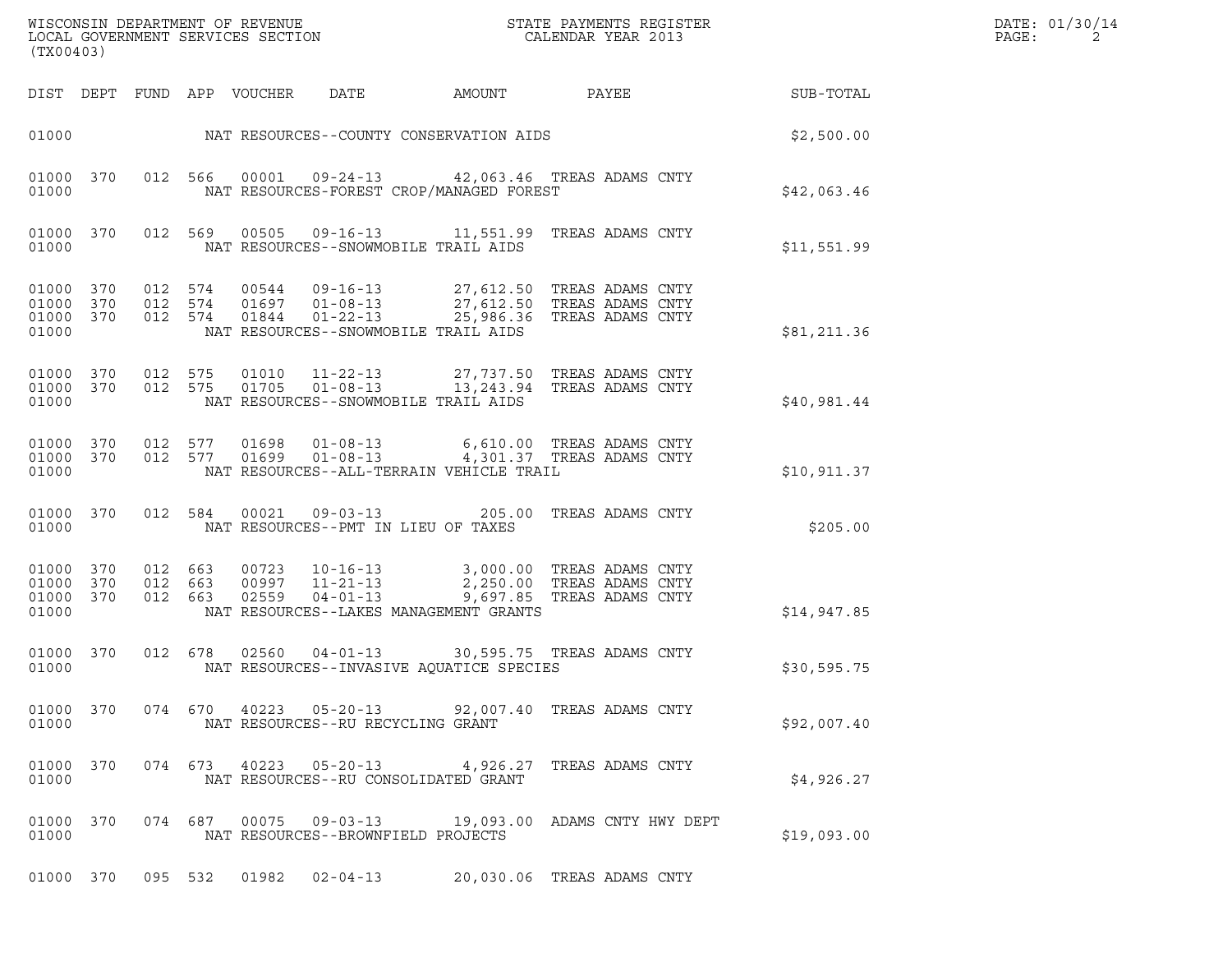| WISCONSIN DEPARTMENT OF REVENUE   | STATE PAYMENTS REGISTER | DATE: 01/30/14 |
|-----------------------------------|-------------------------|----------------|
| LOCAL GOVERNMENT SERVICES SECTION | CALENDAR YEAR 2013      | PAGE:          |

| (TX00403)                                                                                                                              |                                                                    |                                                                                                                       |                                               |                                                                                                                   |                                                                                                                                                                                                                                                                   |                                                                                                                                                                                                                        | WISCONSIN DEPARTMENT OF REVENUE<br>LOCAL GOVERNMENT SERVICES SECTION TERMS CONFIDENT STATE PAYMENTS REGIST<br>STATE PAYMENTS REGISTER |                | DATE: 01/30/14<br>PAGE:<br>3 |
|----------------------------------------------------------------------------------------------------------------------------------------|--------------------------------------------------------------------|-----------------------------------------------------------------------------------------------------------------------|-----------------------------------------------|-------------------------------------------------------------------------------------------------------------------|-------------------------------------------------------------------------------------------------------------------------------------------------------------------------------------------------------------------------------------------------------------------|------------------------------------------------------------------------------------------------------------------------------------------------------------------------------------------------------------------------|---------------------------------------------------------------------------------------------------------------------------------------|----------------|------------------------------|
|                                                                                                                                        |                                                                    |                                                                                                                       |                                               | DIST DEPT FUND APP VOUCHER                                                                                        | DATE                                                                                                                                                                                                                                                              |                                                                                                                                                                                                                        | AMOUNT PAYEE SUB-TOTAL                                                                                                                |                |                              |
| 01000                                                                                                                                  |                                                                    |                                                                                                                       |                                               |                                                                                                                   | NAT RESOURCES--DAM SAFETY PROJECTS                                                                                                                                                                                                                                |                                                                                                                                                                                                                        |                                                                                                                                       | \$20,030.06    |                              |
| 01000 395<br>01000<br>01000 395<br>01000<br>01000<br>01000<br>01000<br>01000<br>01000 395<br>01000 395<br>01000 395<br>01000           | 395<br>395<br>395<br>395<br>395<br>395                             | 011 185<br>011 185<br>011 185<br>011 185<br>011 185<br>011 185<br>011 185<br>011 185<br>011 185<br>011 185<br>011 185 |                                               | 66987<br>75094<br>80612<br>80612<br>80612<br>84645<br>90507<br>92044<br>92767<br>92767<br>93690                   | $11 - 12 - 13$                                                                                                                                                                                                                                                    | TRANSPORTATION--HIGHWAY SAFETY-FEDERAL                                                                                                                                                                                 | 7,468.48 TREAS ADAMS CO                                                                                                               | \$20,748.44    |                              |
| 01000 395<br>01000 395<br>01000 395<br>01000                                                                                           |                                                                    | 011 190<br>011 190<br>011 190                                                                                         |                                               | 68001<br>82001<br>94001                                                                                           |                                                                                                                                                                                                                                                                   | TRANSPORTATION--GENERAL TRANSP AIDS-GTA                                                                                                                                                                                | 01-07-13 347,336.16 COUNTY OF ADAMS<br>07-01-13 694,672.32 COUNTY OF ADAMS<br>10-07-13 347,336.16 COUNTY OF ADAMS                     | \$1,389,344.64 |                              |
| 01000 395<br>01000 395<br>01000                                                                                                        |                                                                    | 011 278<br>011 278                                                                                                    |                                               | 69108<br>98351                                                                                                    | $03 - 19 - 13$<br>$12 - 30 - 13$                                                                                                                                                                                                                                  | TRANSPORTATION--LRIP/TRIP/MSIP GRANTS                                                                                                                                                                                  | 94,770.11 TREAS ADAMS CO<br>247,440.95 TREAS ADAMS CO                                                                                 | \$342,211.06   |                              |
| 01000 410<br>01000                                                                                                                     |                                                                    | 002 116                                                                                                               |                                               |                                                                                                                   | CORRECTIONS--LOCAL AID                                                                                                                                                                                                                                            |                                                                                                                                                                                                                        | 11357   11-05-13   37,888.20   TREAS ADAMS CNTY                                                                                       | \$37,888.20    |                              |
| 01000 435<br>01000 435<br>01000<br>01000<br>01000<br>01000<br>01000<br>01000 435<br>01000<br>01000<br>01000<br>01000<br>01000<br>01000 | 435<br>435<br>435<br>435<br>435<br>435<br>435<br>435<br>435<br>435 | 005 000<br>005 000<br>005 000<br>005 000<br>005<br>005 000<br>005<br>005 000<br>005<br>005<br>005<br>005<br>005       | 000<br>000<br>000<br>000<br>000<br>000<br>000 | 90310<br>90314<br>90318<br>90321<br>90323<br>90325<br>90326<br>90400<br>90402<br>90403<br>90406<br>90408<br>90411 | $\begin{array}{l} 01-01-13 \\ 02-01-13 \\ 03-01-13 \\ 04-01-13 \\ 05-01-13 \\ 06-01-13 \\ 07-02-13 \\ \end{array}$<br>$07 - 01 - 13$<br>$08 - 01 - 13$<br>$09 - 01 - 13$<br>$10 - 01 - 13$<br>$11 - 01 - 13$<br>$12 - 01 - 13$<br>HEALTH SERVICES--STATE/FED AIDS | 248,019.00 ADAMS CO<br>122,594.00 ADAMS CO<br>250,321.00<br>250,646.00 ADAMS CO<br>276,500.00<br>218,002.00 ADAMS CO<br>264,862.00<br>670,454.00<br>144,734.00<br>178,867.00<br>178,302.00<br>192,968.00<br>190,100.00 | ADAMS CO<br>ADAMS CO<br>ADAMS CO<br>ADAMS CO<br>ADAMS CO<br>ADAMS CO<br>ADAMS CO<br>ADAMS CO<br>ADAMS CO                              | \$3,186,369.00 |                              |
| 01000<br>01000<br>01000<br>01000<br>01000                                                                                              | 437<br>437<br>437<br>437<br>437                                    | 005<br>005<br>005<br>005<br>005                                                                                       | 000<br>000<br>000<br>000<br>000               | 00000<br>00000<br>00000<br>00000<br>00000                                                                         | $01 - 28 - 13$<br>$01 - 05 - 13$<br>$03 - 19 - 13$<br>$03 - 30 - 13$<br>$03 - 05 - 13$                                                                                                                                                                            | 9,319.40<br>34,240.95<br>19,669.95<br>14,398.74<br>3,095.94                                                                                                                                                            | ADAMS<br>ADAMS CHILD SUPPORT<br>ADAMS<br>ADAMS<br>ADAMS CHILD SUPPORT                                                                 |                |                              |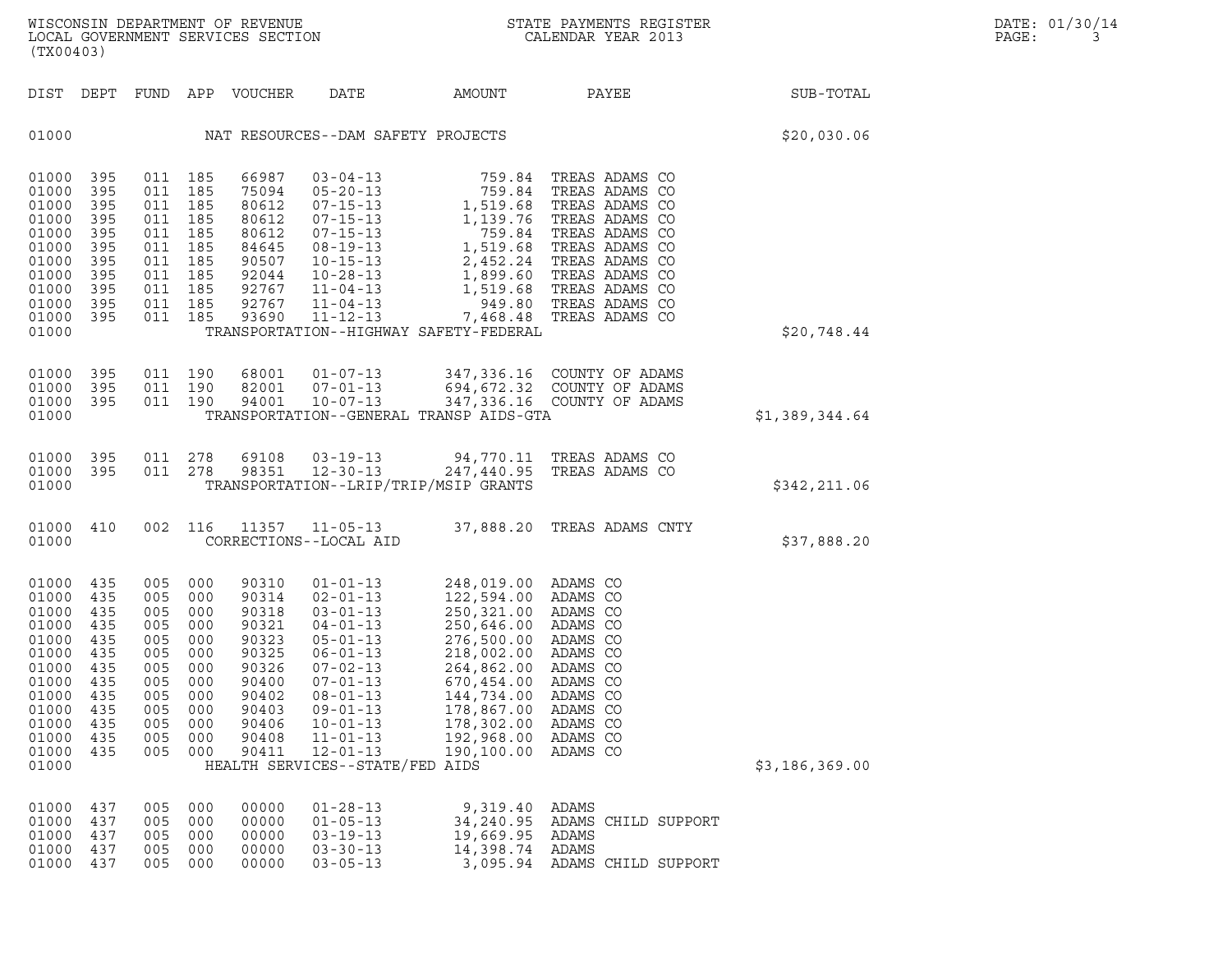| (TX00403)                                                   |                                               |                                               |                                               |                                                             |                                                                                                                            |                                                                                                                                                                    |                                                          |       |                                            |              |  |
|-------------------------------------------------------------|-----------------------------------------------|-----------------------------------------------|-----------------------------------------------|-------------------------------------------------------------|----------------------------------------------------------------------------------------------------------------------------|--------------------------------------------------------------------------------------------------------------------------------------------------------------------|----------------------------------------------------------|-------|--------------------------------------------|--------------|--|
| DIST                                                        | DEPT                                          | FUND                                          | APP                                           | VOUCHER                                                     | DATE                                                                                                                       | AMOUNT                                                                                                                                                             |                                                          | PAYEE |                                            | SUB-TOTAL    |  |
| 01000<br>01000<br>01000<br>01000<br>01000<br>01000<br>01000 | 437<br>437<br>437<br>437<br>437<br>437<br>437 | 005<br>005<br>005<br>005<br>005<br>005<br>005 | 000<br>000<br>000<br>000<br>000<br>000<br>000 | 00000<br>00000<br>00000<br>00000<br>00000<br>00000<br>00000 | $04 - 05 - 13$<br>$04 - 11 - 13$<br>$04 - 07 - 13$<br>$05 - 30 - 13$<br>$06 - 31 - 13$<br>$06 - 05 - 13$<br>$06 - 05 - 13$ | 53,696.75<br>17,596.44 ADAMS CHILD SUPPORT<br>57,864.89<br>13,907.35<br>9,452.67<br>700.00<br>123.76                                                               | ADAMS<br>ADAMS<br>ADAMS<br>ADAMS<br>ADAMS                |       | ADAMS CHILD SUPPORT                        |              |  |
| 01000<br>01000<br>01000<br>01000<br>01000<br>01000          | 437<br>437<br>437<br>437<br>437<br>437        | 005<br>005<br>005<br>005<br>005<br>005        | 000<br>000<br>000<br>000<br>000<br>000        | 00000<br>00000<br>00000<br>00000<br>00000<br>00000          | $07 - 07 - 13$<br>$07 - 30 - 13$<br>$08 - 26 - 13$<br>$08 - 05 - 13$<br>$09 - 23 - 13$<br>$09 - 30 - 13$                   | 7,726.55<br>49,098.77<br>12,949.77<br>15,309.18<br>165,049.00<br>29,162.13                                                                                         | ADAMS<br>ADAMS<br>ADAMS<br>ADAMS                         |       | ADAMS CHILD SUPPORT<br>ADAMS CHILD SUPPORT |              |  |
| 01000<br>01000<br>01000<br>01000<br>01000<br>01000          | 437<br>437<br>437<br>437<br>437               | 005<br>005<br>005<br>005<br>005               | 000<br>000<br>000<br>000<br>000               | 00000<br>00000<br>00000<br>00000<br>00000                   | $10 - 20 - 13$<br>$10 - 05 - 13$<br>$10 - 10 - 13$<br>$11 - 05 - 13$<br>$12 - 19 - 13$                                     | 12,405.86 ADAMS<br>62,721.48 ADAMS CHILD SUPPORT<br>15,576.42 ADAMS CHILD SUPPORT<br>11,833.15 ADAMS<br>10,984.15 ADAMS<br>CHILDREN & FAMILIES--STATE/FEDERAL AIDS |                                                          |       |                                            | \$626,883.30 |  |
| 01000<br>01000                                              | 455                                           | 002                                           | 221                                           | 04806                                                       | $07 - 30 - 13$                                                                                                             | 400.00<br>JUSTICE--LAW ENFORCEMENT SERVICES AID                                                                                                                    | TREAS ADAMS CNTY                                         |       |                                            | \$400.00     |  |
| 01000<br>01000                                              | 455                                           | 002                                           | 231                                           | 00127                                                       | $02 - 06 - 13$<br>JUSTICE--LAW ENFORCEMENT TRAINING                                                                        | 6, 240.00                                                                                                                                                          | TREAS ADAMS CNTY                                         |       |                                            | \$6,240.00   |  |
| 01000<br>01000                                              | 455                                           | 002                                           | 503                                           | 00001                                                       | $03 - 12 - 13$                                                                                                             | 15,228.70<br>JUSTICE--VICTIM/WITNESS SERVICES AID                                                                                                                  | TREAS ADAMS CNTY                                         |       |                                            | \$15,228.70  |  |
| 01000<br>01000                                              | 455                                           | 002                                           | 532                                           | 04734                                                       | $07 - 30 - 13$                                                                                                             | 15,798.63 TREAS ADAMS CNTY<br>JUSTICE--VICTIM/WITNESS ASSISTANCE SERV                                                                                              |                                                          |       |                                            | \$15,798.63  |  |
| 01000<br>01000<br>01000<br>01000                            | 465<br>465<br>465                             | 002<br>002<br>002                             | 308<br>308<br>308                             | 00596<br>00835<br>01299                                     | $03 - 19 - 13$<br>$12 - 03 - 13$<br>$07 - 12 - 13$                                                                         | 8,139.00<br>8,944.00<br>9,553.00<br>MILITARY AFFAIRS-EMER MGMT-RESPONSE EQMT                                                                                       | TREAS ADAMS CNTY<br>TREAS ADAMS CNTY<br>TREAS ADAMS CNTY |       |                                            | \$26,636.00  |  |
| 01000<br>01000                                              | 465                                           | 002                                           | 337                                           | 00653                                                       | $06 - 28 - 13$                                                                                                             | 3,143.00<br>MILITARY AFFAIRS-EMERGENCY MGMT PLANNING                                                                                                               | TREAS ADAMS CNTY                                         |       |                                            | \$3,143.00   |  |
| 01000<br>01000<br>01000<br>01000                            | 465<br>465<br>465                             | 002<br>002<br>002                             | 342<br>342<br>342                             | 00356<br>00562<br>00723                                     | $01 - 30 - 13$<br>$03 - 18 - 13$<br>08-14-13                                                                               | 15,159.17 TREAS ADAMS CNTY<br>6,381.96 TREAS ADAMS CNTY<br>14,792.57 TREAS ADAMS CNTY<br>MILITARY AFFAIRS-EMERGENCY MGMT-FED FUND                                  |                                                          |       |                                            | \$36,333.70  |  |

01000 465 002 350 00292 10-11-13 3,722.31 TREAS ADAMS CNTY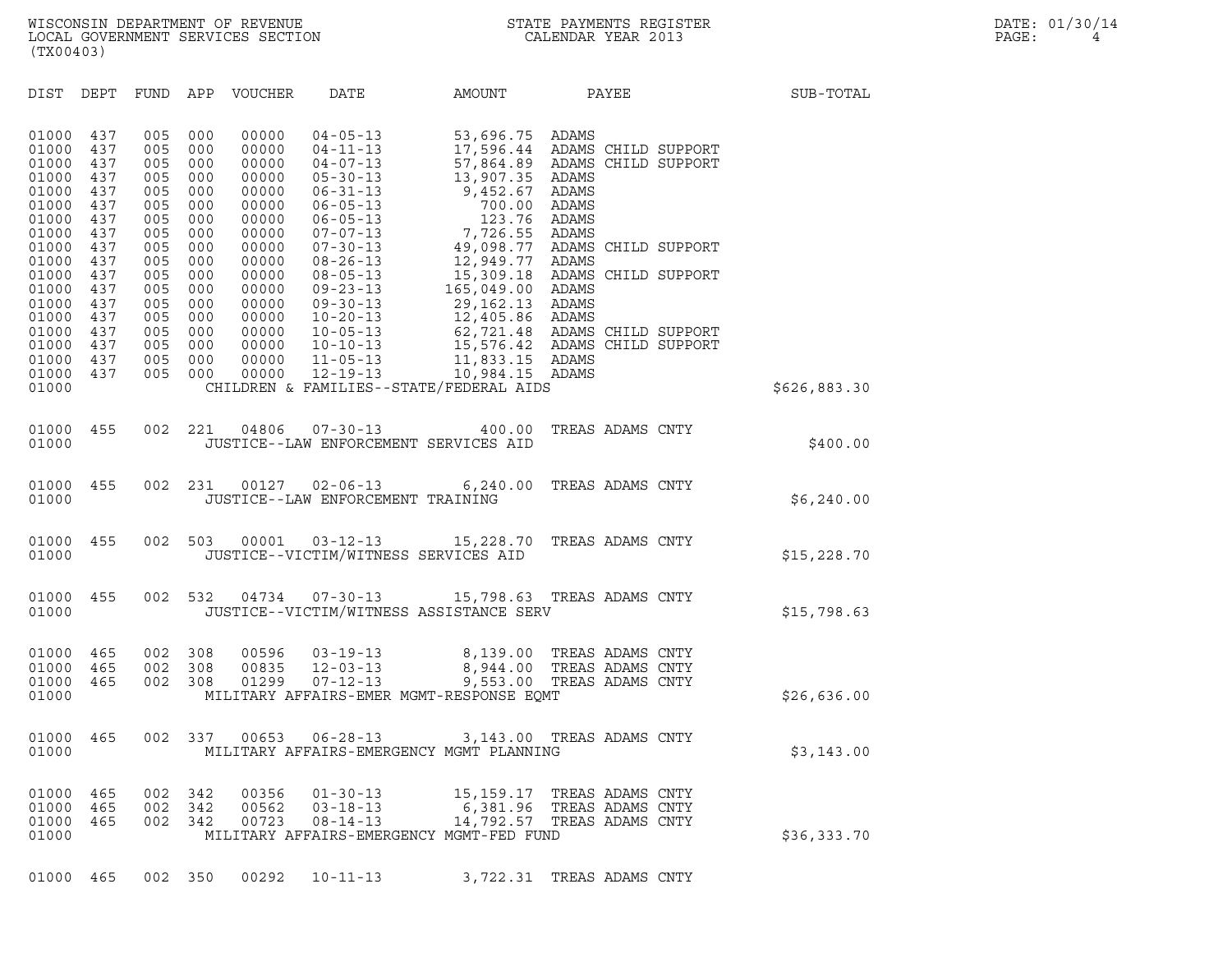| (TX00403)                                                                                                                                                 |                                                                                                       |                                                                                                                                                      |                                                   |                                                                                                                                              |                                                                                                                                                                                                                                                                                                                                       |                                                                            |                                                                                                                                                                                                                                                                                                                              |             | DATE: 01/30/14<br>PAGE:<br>5 |
|-----------------------------------------------------------------------------------------------------------------------------------------------------------|-------------------------------------------------------------------------------------------------------|------------------------------------------------------------------------------------------------------------------------------------------------------|---------------------------------------------------|----------------------------------------------------------------------------------------------------------------------------------------------|---------------------------------------------------------------------------------------------------------------------------------------------------------------------------------------------------------------------------------------------------------------------------------------------------------------------------------------|----------------------------------------------------------------------------|------------------------------------------------------------------------------------------------------------------------------------------------------------------------------------------------------------------------------------------------------------------------------------------------------------------------------|-------------|------------------------------|
|                                                                                                                                                           |                                                                                                       |                                                                                                                                                      |                                                   | DIST DEPT FUND APP VOUCHER                                                                                                                   | DATE                                                                                                                                                                                                                                                                                                                                  |                                                                            | AMOUNT PAYEE SUB-TOTAL                                                                                                                                                                                                                                                                                                       |             |                              |
|                                                                                                                                                           |                                                                                                       |                                                                                                                                                      |                                                   |                                                                                                                                              | 01000 MILITARY AFFAIRS--HOMELAND SEC GRANT                                                                                                                                                                                                                                                                                            |                                                                            | \$3,722.31                                                                                                                                                                                                                                                                                                                   |             |                              |
| 01000<br>01000                                                                                                                                            | 465                                                                                                   |                                                                                                                                                      | 072 364                                           |                                                                                                                                              | MILITARY AFFAIRS-EMER MGMT-PLANNING AID                                                                                                                                                                                                                                                                                               |                                                                            | 00400  01-31-13  3,132.00  TREAS ADAMS CNTY                                                                                                                                                                                                                                                                                  | \$3,132.00  |                              |
| 01000<br>01000                                                                                                                                            | 485                                                                                                   |                                                                                                                                                      | 002 127                                           |                                                                                                                                              | VETERANS AFFAIRS GRANTS                                                                                                                                                                                                                                                                                                               |                                                                            | 05195  06-06-13  1,000.00  TREAS ADAMS CO                                                                                                                                                                                                                                                                                    | \$1,000.00  |                              |
| 01000<br>01000                                                                                                                                            | 485                                                                                                   |                                                                                                                                                      | 082 267                                           |                                                                                                                                              | 05195  06-06-13  4,500.00 TREAS ADAMS CO<br>VETERANS AFFAIRS--GRANTS TO COUNTIES                                                                                                                                                                                                                                                      |                                                                            |                                                                                                                                                                                                                                                                                                                              | \$4,500.00  |                              |
| 01000<br>01000                                                                                                                                            | 485                                                                                                   |                                                                                                                                                      | 082 280                                           |                                                                                                                                              | VETERANS AFFAIRS--GRANTS                                                                                                                                                                                                                                                                                                              |                                                                            | 02473  01-02-13  1,083.70  TREAS ADAMS CNTY                                                                                                                                                                                                                                                                                  | \$1,083.70  |                              |
| 01000                                                                                                                                                     | 01000 485                                                                                             |                                                                                                                                                      | 083 370                                           | 05195                                                                                                                                        | VETERANS AFFAIRS--GRANTS TO COUNTIES                                                                                                                                                                                                                                                                                                  |                                                                            | 06-06-13 4,500.00 TREAS ADAMS CO                                                                                                                                                                                                                                                                                             | \$4,500.00  |                              |
| 01000<br>01000<br>01000<br>01000<br>01000<br>01000<br>01000<br>01000<br>01000<br>01000<br>01000<br>01000<br>01000<br>01000<br>01000<br>01000 505<br>01000 | 505<br>505<br>505<br>505<br>505<br>505<br>505<br>505<br>505<br>505<br>505<br>505<br>505<br>505<br>505 | 002 155<br>002 155<br>002 155<br>002 155<br>002<br>002 155<br>002<br>002<br>002<br>002 155<br>002<br>002 155<br>002<br>002 155<br>002 155<br>002 155 | 155<br>155<br>155<br>155<br>155<br>155            | 60040<br>60130<br>60130<br>60170<br>60170<br>60313<br>60384<br>60456<br>60456<br>60524<br>60552<br>60713<br>60713<br>60773<br>60820<br>60820 | $\begin{array}{cccc} 08-07-13 & 317.00 \\ 09-25-13 & 4,847.00 \\ 09-25-13 & 2,136.00 \\ 10-09-13 & 2,446.00 \\ 10-09-13 & 672.36 \\ 12-10-13 & 101.00 \\ 01-09-13 & 584.00 \\ 02-07-13 & 7,526.36 \\ 03-12-13 & 3,145.00 \\ 03-26-13 & 47.00 \\ 05-24-13 & 692.82 \\ 06-26$<br>$07 - 10 - 13$<br>DOA-HOUSING ASSISTANCE-FEDERAL FUNDS | 8,715.28                                                                   | TREAS ADAMS CNTY<br>TREAS ADAMS CNTY<br>TREAS ADAMS CNTY<br>TREAS ADAMS CNTY<br>TREAS ADAMS CNTY<br>TREAS ADAMS CNTY<br>TREAS ADAMS CNTY<br>TREAS ADAMS CNTY<br>TREAS ADAMS CNTY<br>TREAS ADAMS CNTY<br>TREAS ADAMS CNTY<br>TREAS ADAMS CNTY<br>TREAS ADAMS CNTY<br>TREAS ADAMS CNTY<br>TREAS ADAMS CNTY<br>TREAS ADAMS CNTY | \$35,916.24 |                              |
| 01000 505<br>01000                                                                                                                                        |                                                                                                       |                                                                                                                                                      |                                                   |                                                                                                                                              | DOA-JUSTICE ASSISTANCE-AID TO NON-PROFIT                                                                                                                                                                                                                                                                                              |                                                                            | 002 645 10043 05-23-13 4,042.40 TREAS ADAMS CNTY                                                                                                                                                                                                                                                                             | \$4,042.40  |                              |
| 01000<br>01000<br>01000<br>01000<br>01000<br>01000<br>01000 505                                                                                           | 505<br>505<br>505<br>505<br>505<br>505                                                                | 035<br>035<br>035<br>035<br>035<br>035                                                                                                               | 371<br>371<br>371<br>371<br>371<br>371<br>035 371 | 60130<br>60170<br>60261<br>60261<br>60456<br>60456<br>60456                                                                                  | $09 - 25 - 13$<br>$10 - 09 - 13$<br>$11 - 26 - 13$<br>$11 - 26 - 13$<br>$02 - 07 - 13$<br>$02 - 07 - 13$<br>$02 - 07 - 13$                                                                                                                                                                                                            | 120.00<br>370.00<br>9,282.00<br>1,111.00<br>6,725.00<br>2,335.55<br>111.78 | TREAS ADAMS CNTY<br>TREAS ADAMS CNTY<br>TREAS ADAMS CNTY<br>TREAS ADAMS CNTY<br>TREAS ADAMS CNTY<br>TREAS ADAMS CNTY<br>TREAS ADAMS CNTY                                                                                                                                                                                     |             |                              |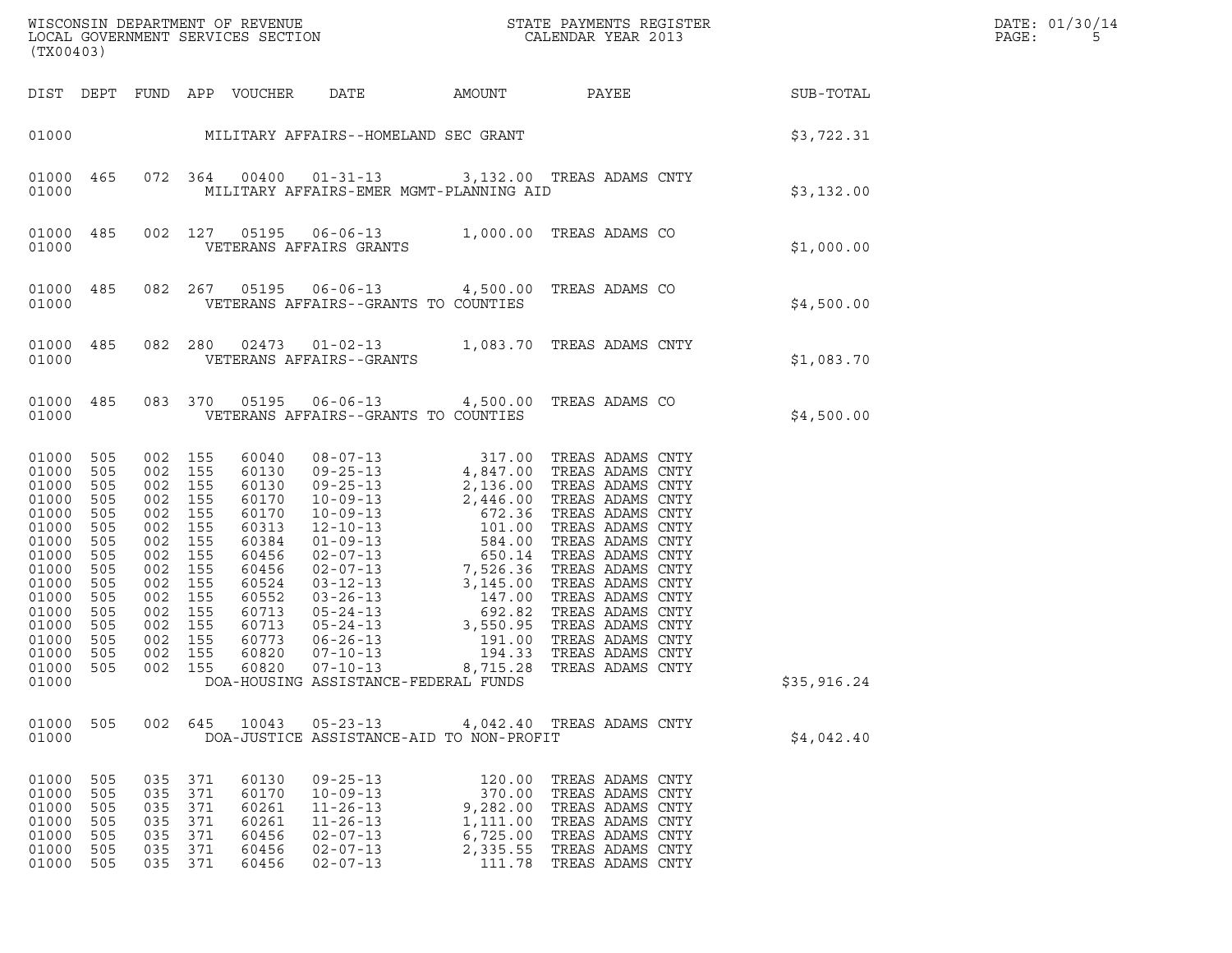|       | DATE: 01/30/14 |
|-------|----------------|
| PAGE: | 6              |

| WISCONSIN DEPARTMENT OF REVENUE<br>LOCAL GOVERNMENT SERVICES SECTION<br>(TX00403) | STATE PAYMENTS REGISTER<br>CALENDAR YEAR 2013 | DATE: 01/30/14<br>PAGE: |
|-----------------------------------------------------------------------------------|-----------------------------------------------|-------------------------|

| (TX00403)                        |                   |                   |                   |                         |                                                                                 |                                                                                                                              |                                                                   |                 |
|----------------------------------|-------------------|-------------------|-------------------|-------------------------|---------------------------------------------------------------------------------|------------------------------------------------------------------------------------------------------------------------------|-------------------------------------------------------------------|-----------------|
| DIST                             | DEPT              | FUND              | APP               | <b>VOUCHER</b>          | DATE                                                                            | AMOUNT                                                                                                                       | PAYEE                                                             | SUB-TOTAL       |
| 01000<br>01000<br>01000<br>01000 | 505<br>505<br>505 | 035<br>035<br>035 | 371<br>371<br>371 | 60713<br>60713<br>60820 | $05 - 24 - 13$<br>$05 - 24 - 13$<br>$07 - 10 - 13$<br>DOA--PUBLIC BENEFITS FUND | 244.16<br>435.03                                                                                                             | TREAS ADAMS CNTY<br>4,533.33 TREAS ADAMS CNTY<br>TREAS ADAMS CNTY | \$25, 267.85    |
| 01000<br>01000<br>01000          | 835<br>835        | 002<br>002        | 105<br>105        | 42918<br>80019          | $07 - 22 - 13$<br>$11 - 18 - 13$<br>REVENUE--STATE SHARED REVENUES              |                                                                                                                              | 14,072.81 TREAS ADAMS CNTY<br>81,945.95 TREAS ADAMS CNTY          | \$96,018.76     |
| 01000<br>01000                   | 835               | 002               | 109               | 01001                   | $07 - 22 - 13$<br>REVENUE--EXEMPT COMPUTER AID                                  |                                                                                                                              | 6,169.00 TREAS ADAMS CNTY                                         | \$6,169.00      |
| 01000<br>01000<br>01000          | 835<br>835        | 002<br>002        | 302<br>302        | 11001                   | $07 - 22 - 13$                                                                  | 10001  07-22-13  3,830,584.55  TREAS ADAMS CNTY<br>1,280,272.01 TREAS ADAMS CNTY<br>REVENUE-FIRST DOLLAR/SCHOOL LEVY CREDITS |                                                                   | \$5,110,856.56  |
| 01000<br>01000                   | 835               | 021               | 363               | 37140                   | $03 - 25 - 13$<br>REVENUE--LOTTERY CREDIT -                                     | 605,789.62                                                                                                                   | TREAS ADAMS CNTY                                                  | \$605,789.62    |
| 01000                            |                   |                   |                   |                         | DISTRICT TOTAL APPROPRIATIONS                                                   |                                                                                                                              |                                                                   | \$12,375,888.35 |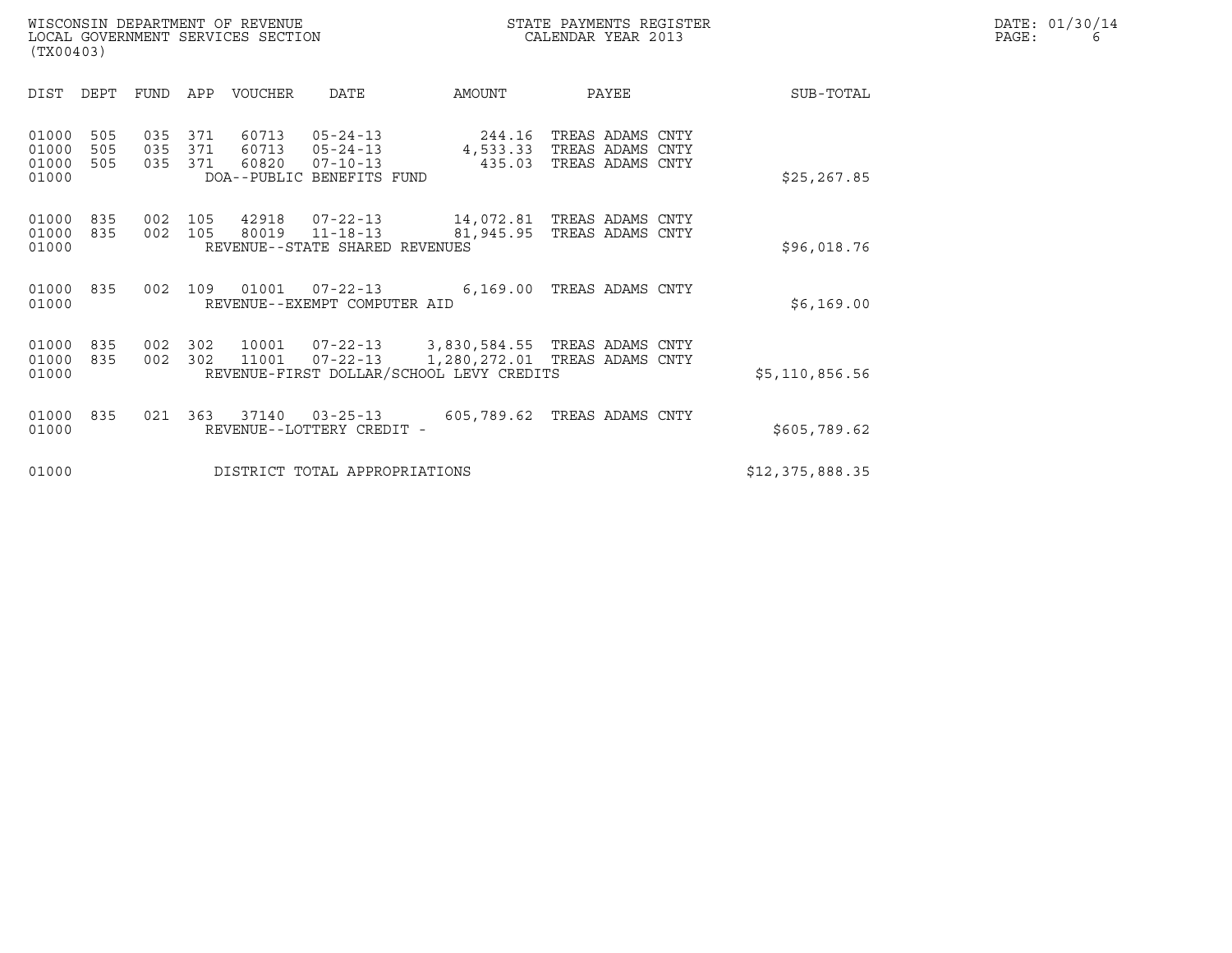|       | DATE: 01/30/14 |
|-------|----------------|
| PAGE: |                |

| WISCONSIN DEPARTMENT OF REVENUE<br>LOCAL GOVERNMENT SERVICES SECTION<br>(TX00403) |     |  |                                          |                  |                                                                      | STATE PAYMENTS REGISTER<br>CALENDAR YEAR 2013                                        |                                                                                                                      |              | DATE: 01/30/14<br>PAGE:<br>$7\phantom{0}$ |
|-----------------------------------------------------------------------------------|-----|--|------------------------------------------|------------------|----------------------------------------------------------------------|--------------------------------------------------------------------------------------|----------------------------------------------------------------------------------------------------------------------|--------------|-------------------------------------------|
| DIST DEPT                                                                         |     |  |                                          | FUND APP VOUCHER | DATE                                                                 | AMOUNT                                                                               | PAYEE                                                                                                                | SUB-TOTAL    |                                           |
| 01002 165<br>01002                                                                |     |  | 002 225                                  | 00001            |                                                                      | 07-03-13 3,620.77 TREAS TOWN ADAMS<br>SAFETY/PROF SERV--FIRE INSURANCE DUES          |                                                                                                                      | \$3,620.77   |                                           |
| 01002 370<br>01002 370<br>01002                                                   |     |  | 000 001<br>000 001                       | 01DNR<br>02DNR   | $03 - 13 - 13$<br>$07 - 03 - 13$                                     | NAT RESOURCES-SEVERANCE/YIELD/WITHDRAWAL                                             | 425.05 TREAS TOWN ADAMS<br>880.05 TREAS TOWN ADAMS                                                                   | \$1,305.10   |                                           |
| 01002 370<br>01002                                                                |     |  | 002 503                                  |                  |                                                                      | 15524  02-06-13  59,520.13  TREAS TOWN ADAMS<br>NAT RESOURCES--AIDS IN LIEU OF TAXES | <b>TOWN SHARE 2058.00</b>                                                                                            | \$59,520.13  |                                           |
| 01002 370<br>01002                                                                |     |  | 012 571                                  | 35768            |                                                                      | 06-10-13 1,557.62 TREAS TOWN ADAMS<br>NAT RESOURCES--FOREST CROP/MFL/CO FOREST       |                                                                                                                      | \$1,557.62   |                                           |
| 01002 370<br>01002                                                                |     |  |                                          | 012 579 18135    |                                                                      | 04-15-13 49.58 TREAS TOWN ADAMS<br>NAT RESOURCES--AIDS IN LIEU OF TAXES              |                                                                                                                      | \$49.58      |                                           |
| 01002 395<br>01002<br>01002 395<br>01002 395<br>01002                             | 395 |  | 011 191<br>011 191<br>011 191<br>011 191 | 70001<br>96001   | $01 - 07 - 13$<br>76001 04-01-13<br>84001 07-01-13<br>$10 - 07 - 13$ | TRANSPORTATION--GENERAL TRANSP AIDS-GTA                                              | 30,680.62 TREAS TOWN ADAMS<br>30,680.62 TREAS TOWN ADAMS<br>30,680.62 TREAS TOWN ADAMS<br>30,680.63 TREAS TOWN ADAMS | \$122,722.49 |                                           |
| 01002<br>01002                                                                    | 505 |  | 002 745                                  | 07117            | $02 - 15 - 13$<br>DOA--HOUSING ASSISTANCE GRANTS                     |                                                                                      | 250,000.00 TREAS TOWN ADAMS                                                                                          | \$250,000.00 |                                           |
| 01002 835<br>01002 835<br>01002                                                   |     |  | 002 105<br>002 105                       | 42900<br>80001   | $07 - 22 - 13$<br>$11 - 18 - 13$<br>REVENUE--STATE SHARED REVENUES   |                                                                                      | 4,673.96 TREAS TOWN ADAMS<br>26,599.96 TREAS TOWN ADAMS                                                              | \$31,273.92  |                                           |
| 01002 835<br>01002                                                                |     |  | 002 109                                  | 02001            | $07 - 22 - 13$<br>REVENUE--EXEMPT COMPUTER AID                       |                                                                                      | 29.00 TREAS TOWN ADAMS                                                                                               | \$29.00      |                                           |
| 01002                                                                             |     |  |                                          |                  | DISTRICT TOTAL APPROPRIATIONS                                        |                                                                                      |                                                                                                                      | \$470,078.61 |                                           |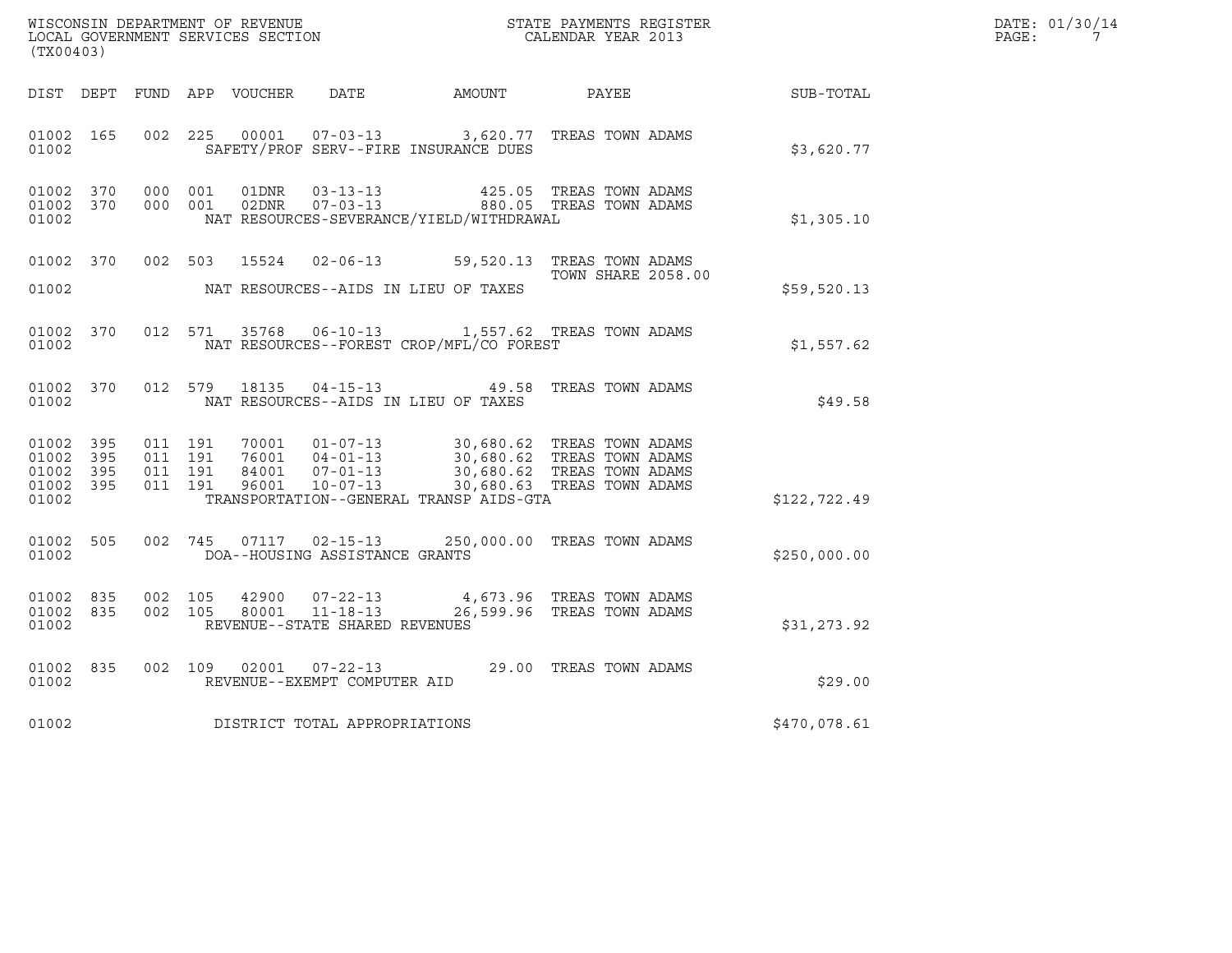| WISCONSIN DEPARTMENT OF REVENUE<br>LOCAL GOVERNMENT SERVICES SECTION | STATE PAYMENTS REGISTER<br>CALENDAR YEAR 2013 | DATE: 01/30/14<br>PAGE: |
|----------------------------------------------------------------------|-----------------------------------------------|-------------------------|

| (TX00403)                                                 |  |  |                                |                                            | WISCONSIN DEPARTMENT OF REVENUE<br>LOCAL GOVERNMENT SERVICES SECTION<br>CALENDAR YEAR 2013                                                                                                                                |              | DATE: 01/30/14<br>PAGE:<br>8 |
|-----------------------------------------------------------|--|--|--------------------------------|--------------------------------------------|---------------------------------------------------------------------------------------------------------------------------------------------------------------------------------------------------------------------------|--------------|------------------------------|
|                                                           |  |  |                                |                                            | DIST DEPT FUND APP VOUCHER DATE AMOUNT PAYEE PAYER SUB-TOTAL                                                                                                                                                              |              |                              |
| 01004                                                     |  |  |                                | SAFETY/PROF SERV--FIRE INSURANCE DUES      | 01004 165 002 225 00002 07-03-13 2,483.33 TREAS TOWN BIG FLATS                                                                                                                                                            | \$2,483.33   |                              |
| 01004 370<br>01004 370<br>01004 370<br>01004 370<br>01004 |  |  |                                | NAT RESOURCES-SEVERANCE/YIELD/WITHDRAWAL   | 000 001 01DNR 03-13-13 630.48 TREAS TOWN BIG FLATS<br>000 001 02DNR 07-03-13 29,605.16 TREAS TOWN BIG FLATS<br>000 001 04DNR 10-23-13 2,487.42 TREAS TOWN BIG FLATS<br>000 001 05DNR 10-23-13 688.51 TREAS TOWN BIG FLATS | \$33,411.57  |                              |
|                                                           |  |  |                                | 01004 NAT RESOURCES--AIDS IN LIEU OF TAXES | 01004 370 002 503 15525 02-06-13 5,447.01 TREAS TOWN BIG FLATS<br>TOWN SHARE 437.15                                                                                                                                       | \$5,447.01   |                              |
| 01004                                                     |  |  |                                | NAT RESOURCES--FOREST CROP/MFL/CO FOREST   | 01004 370 012 571 35769 06-10-13 3,265.92 TREAS TOWN BIG FLATS                                                                                                                                                            | \$3,265.92   |                              |
| 01004 395<br>01004 395<br>01004 395<br>01004 395<br>01004 |  |  |                                | TRANSPORTATION--GENERAL TRANSP AIDS-GTA    |                                                                                                                                                                                                                           | \$190,614.68 |                              |
| 01004 835<br>01004 835<br>01004                           |  |  | REVENUE--STATE SHARED REVENUES |                                            | 002 105 42901 07-22-13 1,811.39 TREAS TN BIG FLATS<br>002 105 80002 11-18-13 10,264.54 TREAS TN BIG FLATS                                                                                                                 | \$12,075.93  |                              |
| 01004                                                     |  |  | REVENUE--EXEMPT COMPUTER AID   |                                            | 01004 835 002 109 02002 07-22-13 14.00 TREAS TN BIG FLATS                                                                                                                                                                 | \$14.00      |                              |
| 01004                                                     |  |  | DISTRICT TOTAL APPROPRIATIONS  |                                            |                                                                                                                                                                                                                           | \$247,312.44 |                              |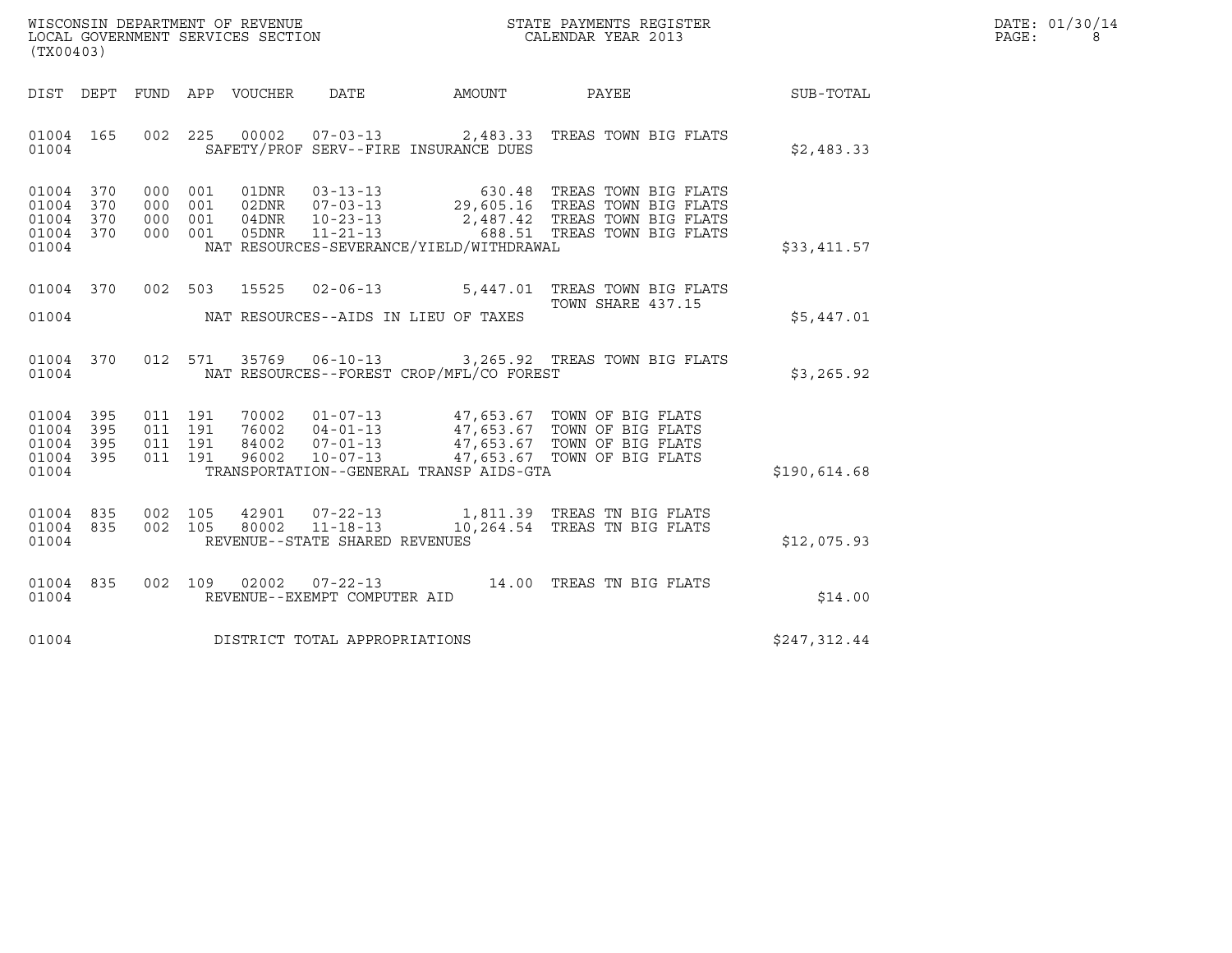|       | DATE: 01/30/14 |
|-------|----------------|
| PAGE: |                |

| (TX00403)                                             |           |                               |         |                                  |                                                                    |                                                                                                                                                         |              | DATE: 01/30/14<br>$\mathtt{PAGE}$ :<br>9 |
|-------------------------------------------------------|-----------|-------------------------------|---------|----------------------------------|--------------------------------------------------------------------|---------------------------------------------------------------------------------------------------------------------------------------------------------|--------------|------------------------------------------|
|                                                       |           |                               |         |                                  | DIST DEPT FUND APP VOUCHER DATE AMOUNT PAYEE                       |                                                                                                                                                         | SUB-TOTAL    |                                          |
| 01006 165<br>01006                                    |           |                               |         |                                  | SAFETY/PROF SERV--FIRE INSURANCE DUES                              | 002 225 00003 07-03-13 1,203.35 TREAS TOWN COLBURN                                                                                                      | \$1,203.35   |                                          |
| 01006 370<br>01006 370<br>01006                       |           | 000 001                       | 000 001 | 02DNR<br>04DNR                   | $07 - 03 - 13$<br>NAT RESOURCES-SEVERANCE/YIELD/WITHDRAWAL         | 42,235.92 TREAS TOWN COLBURN<br>10-23-13 37,680.01 TREAS TOWN COLBURN                                                                                   | \$79,915.93  |                                          |
| 01006                                                 |           |                               |         |                                  | NAT RESOURCES--AIDS IN LIEU OF TAXES                               | 01006 370 002 503 15526 02-06-13 1,134.66 TREAS TOWN COLBURN<br>TOWN SHARE 123.58                                                                       | \$1,134.66   |                                          |
| 01006                                                 | 01006 370 |                               |         |                                  | NAT RESOURCES--FOREST CROP/MFL/CO FOREST                           | 012 571 35770 06-10-13 710.80 TREAS TOWN COLBURN                                                                                                        | \$710.80     |                                          |
| 01006 370<br>01006                                    | 01006 370 | 012 579<br>012 579            |         | 18136<br>18136                   | NAT RESOURCES--AIDS IN LIEU OF TAXES                               | 04-15-13 4,267.12 TREAS TOWN COLBURN<br>04-15-13 70.16 TREAS TOWN COLBURN                                                                               | \$4,337.28   |                                          |
| 01006 395<br>01006<br>01006 395<br>01006 395<br>01006 | 395       | 011 191<br>011 191<br>011 191 | 011 191 | 70003<br>76003<br>84003<br>96003 | $10 - 07 - 13$<br>TRANSPORTATION--GENERAL TRANSP AIDS-GTA          | 01-07-13 21,381.70 TREAS TOWN COLBURN<br>04-01-13 21,381.70 TREAS TOWN COLBURN<br>07-01-13 21,381.70 TREAS TOWN COLBURN<br>21,381.70 TREAS TOWN COLBURN | \$85,526.80  |                                          |
| 01006 835<br>01006 835<br>01006                       |           | 002 105<br>002 105            |         | 42902<br>80003                   | $07 - 22 - 13$<br>$11 - 18 - 13$<br>REVENUE--STATE SHARED REVENUES | 885.72 TREAS TOWN COLBURN<br>5,019.10 TREAS TOWN COLBURN                                                                                                | \$5,904.82   |                                          |
| 01006 835<br>01006                                    |           |                               |         |                                  | REVENUE--EXEMPT COMPUTER AID                                       | 002 109 02003 07-22-13 50.00 TREAS TOWN COLBURN                                                                                                         | \$50.00      |                                          |
| 01006                                                 |           |                               |         |                                  | DISTRICT TOTAL APPROPRIATIONS                                      |                                                                                                                                                         | \$178,783.64 |                                          |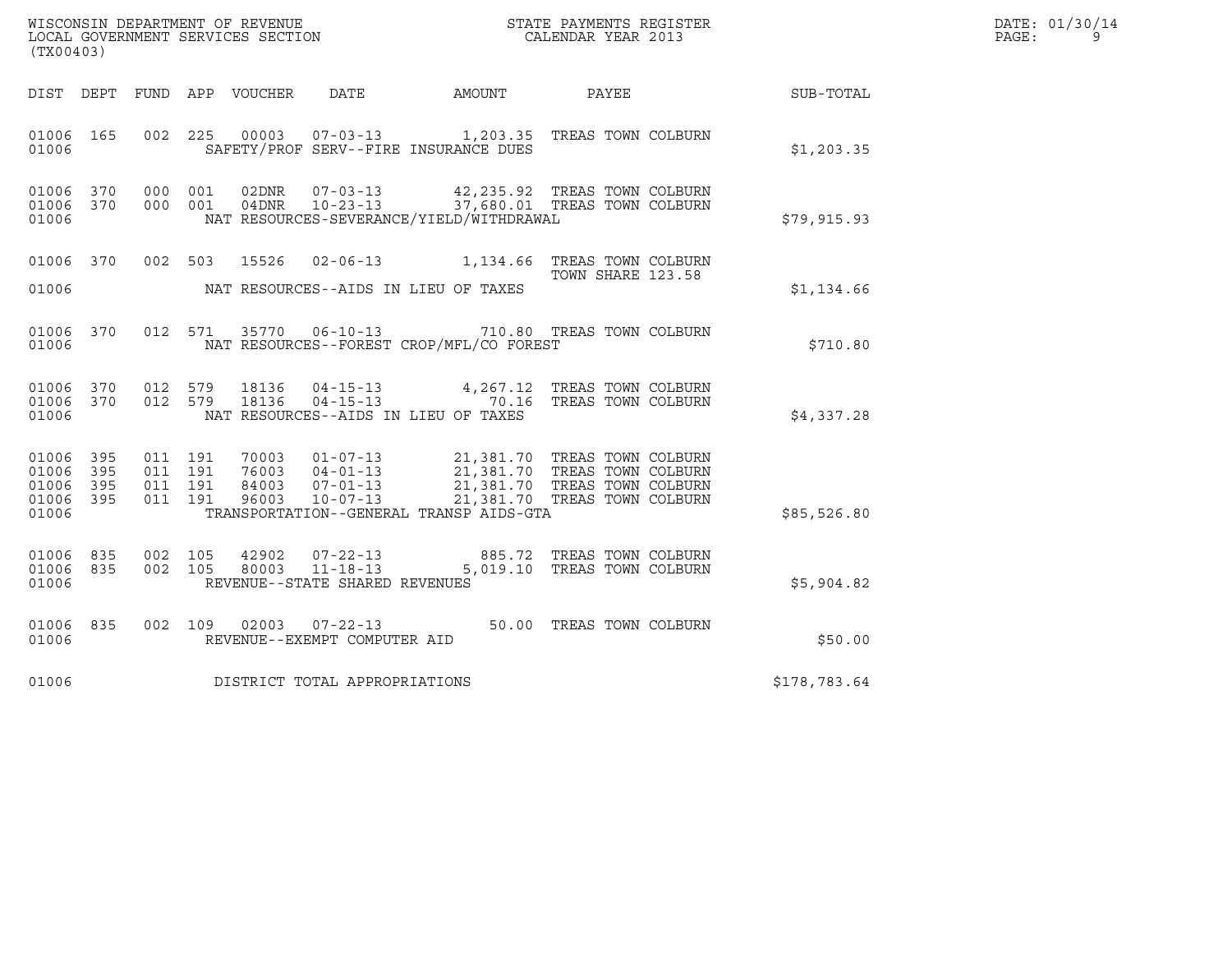|       | DATE: 01/30/14 |
|-------|----------------|
| PAGE: | 10             |

| (TX00403)                                                 | WISCONSIN DEPARTMENT OF REVENUE<br>LOCAL GOVERNMENT SERVICES SECTION<br>CALENDAR YEAR 2013                                                                                                                                                                                      |                           | $R = \frac{1}{2}$ | DATE: 01/30/14<br>PAGE: 10 |
|-----------------------------------------------------------|---------------------------------------------------------------------------------------------------------------------------------------------------------------------------------------------------------------------------------------------------------------------------------|---------------------------|-------------------|----------------------------|
|                                                           | DIST DEPT FUND APP VOUCHER DATE AMOUNT PAYEE SUB-TOTAL                                                                                                                                                                                                                          |                           |                   |                            |
| 01008 165<br>01008                                        | 002 225 00004 07-03-13 4,694.82 TREAS TOWN DELL PRAIRIE<br>SAFETY/PROF SERV--FIRE INSURANCE DUES                                                                                                                                                                                |                           | \$4,694.82        |                            |
| 01008 370<br>01008 370<br>01008 370<br>01008              | 000 001 01DNR 03-13-13 1,156.50 TREAS TOWN DELL PRAIRIE<br>000 001 02DNR 07-03-13 803.95 TREAS TOWN DELL PRAIRIE<br>000 001 04DNR 10-23-13 2,039.55 TREAS TOWN DELL PRAIRIE<br>NAT RESOURCES-SEVERANCE/YIELD/WITHDRAWAL                                                         |                           | \$4,000.00        |                            |
| 01008 370<br>01008                                        | 15527 02-06-13 62,514.61 TREAS TOWN DELL PRAIRIE<br>002 503<br>NAT RESOURCES--AIDS IN LIEU OF TAXES                                                                                                                                                                             | <b>TOWN SHARE 2972.87</b> | \$62,514.61       |                            |
| 01008 370<br>01008                                        | 012 571 35771 06-10-13 535.00 TREAS TOWN DELL PRAIRIE<br>NAT RESOURCES--FOREST CROP/MFL/CO FOREST                                                                                                                                                                               |                           | \$535.00          |                            |
| 01008 395<br>01008 395<br>01008 395<br>01008 395<br>01008 | 011 191 70004 01-07-13 26,578.93 TREAS TOWN DELL PRAIRIE<br>011 191 76004 04-01-13 26,578.93 TREAS TOWN DELL PRAIRIE<br>011 191 96004 10-07-13 26,578.95 TREAS TOWN DELL PRAIRIE<br>011 191 96004 10-07-13 26,578.95 TREAS TOWN DELL<br>TRANSPORTATION--GENERAL TRANSP AIDS-GTA |                           | \$106, 315.74     |                            |
| 01008 395<br>01008                                        | 011  278  89702  10-03-13  103,823.40  TREAS TOWN DELL PRAIRIE<br>TRANSPORTATION--LRIP/TRIP/MSIP GRANTS                                                                                                                                                                         |                           | \$103,823.40      |                            |
| 01008 835<br>01008 835<br>01008                           | 002 105 42903 07-22-13 2,400.88 TREAS TOWN DELL PRAIRIE<br>002 105 80004 11-18-13 13,680.38 TREAS TOWN DELL PRAIRIE<br>REVENUE--STATE SHARED REVENUES                                                                                                                           |                           | \$16,081.26       |                            |
| 01008 835<br>01008                                        | 002 109 02004 07-22-13 23.00 TREAS TOWN DELL PRAIRIE<br>REVENUE--EXEMPT COMPUTER AID                                                                                                                                                                                            |                           | \$23.00           |                            |
| 835<br>01008<br>01008                                     | 021 363 35485 03-25-13 2,633.65 TREAS TOWN DELL PRAIRIE<br>REVENUE--LOTTERY CREDIT -                                                                                                                                                                                            |                           | \$2,633.65        |                            |
| 01008                                                     | DISTRICT TOTAL APPROPRIATIONS                                                                                                                                                                                                                                                   |                           | \$300,621.48      |                            |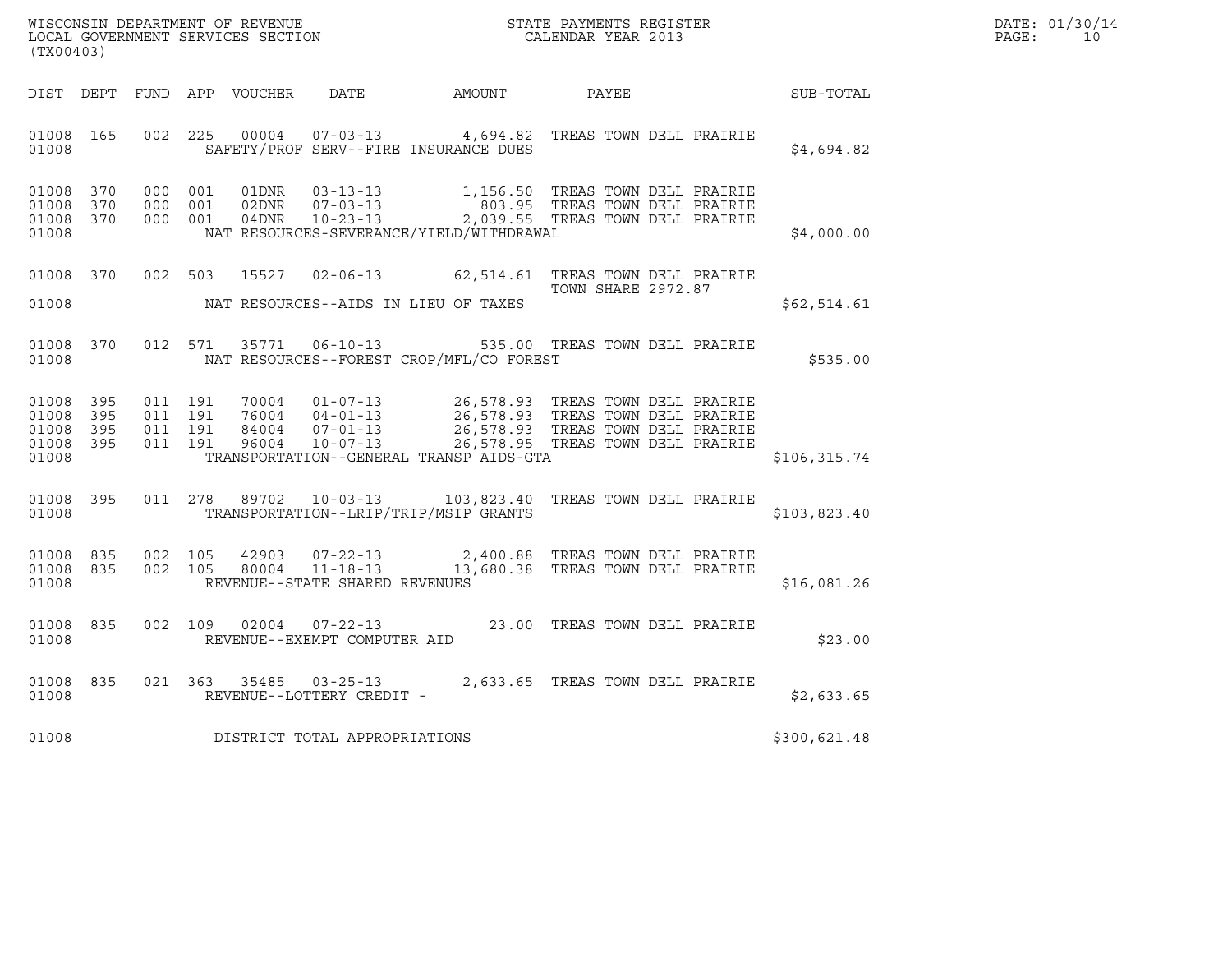| DATE: | 01/30/14 |
|-------|----------|
| PAGE: | 11       |

| (TX00403)                                                 |                                                                                                                                                                                                                                                                                    |                                         | DATE: 01/30/14<br>PAGE: 11 |
|-----------------------------------------------------------|------------------------------------------------------------------------------------------------------------------------------------------------------------------------------------------------------------------------------------------------------------------------------------|-----------------------------------------|----------------------------|
|                                                           | DIST DEPT FUND APP VOUCHER DATE AMOUNT PAYEE PAYER SUB-TOTAL                                                                                                                                                                                                                       |                                         |                            |
| 01010                                                     | 01010 165 002 225 00005 07-03-13 2,355.84 TREAS TOWN EASTON<br>SAFETY/PROF SERV--FIRE INSURANCE DUES                                                                                                                                                                               | \$2,355.84                              |                            |
| 01010 370<br>01010 370<br>01010 370<br>01010              | $\begin{tabular}{cccccc} 000 & 001 & 01DNR & 03-13-13 & & 24,890.70 & TREAS TOWN EASTON \\ 000 & 001 & 02DNR & 07-03-13 & & 337.26 & TREAS TOWN EASTON \\ 000 & 001 & 04DNR & 10-23-13 & & 2,187.97 & TREAS TOWN EASTON \end{tabular}$<br>NAT RESOURCES-SEVERANCE/YIELD/WITHDRAWAL | \$27,415.93                             |                            |
|                                                           | 01010 370 002 503 15528 02-06-13 14,587.98 TREAS TOWN EASTON<br>01010 NAT RESOURCES--AIDS IN LIEU OF TAXES                                                                                                                                                                         | <b>TOWN SHARE 712.66</b><br>\$14,587.98 |                            |
| 01010                                                     | 01010 370 012 571 35772 06-10-13 697.62 TREAS TOWN EASTON<br>NAT RESOURCES--FOREST CROP/MFL/CO FOREST                                                                                                                                                                              | \$697.62                                |                            |
| 01010 370<br>01010 370<br>01010                           | 012 579 18137 04-15-13 8.94 TREAS TOWN EASTON 012 579 18137 04-15-13 17.17 TREAS TOWN EASTON<br>NAT RESOURCES--AIDS IN LIEU OF TAXES                                                                                                                                               | \$26.11                                 |                            |
| 01010 395<br>01010 395<br>01010 395<br>01010 395<br>01010 | 011 191 70005 01-07-13 37,289.21 TREAS TOWN EASTON<br>011 191 76005 04-01-13 37,289.21 TREAS TOWN EASTON<br>011 191 84005 07-01-13 37,289.21 TREAS TOWN EASTON<br>011 191 96005 10-07-13 37,289.24 TREAS TOWN EASTON<br>TRANSPORTATION--GENERAL TRANSP AIDS-GTA                    | \$149, 156.87                           |                            |
| 01010 835<br>01010 835<br>01010                           | 002 105 42904 07-22-13 2,345.03 TREAS TOWN EASTON 002 105 80005 11-18-13 13,288.48 TREAS TOWN EASTON<br>REVENUE--STATE SHARED REVENUES                                                                                                                                             | \$15,633.51                             |                            |
| 01010<br>835<br>01010                                     | 002 109 02005 07-22-13 2.00 TREAS TOWN EASTON<br>REVENUE--EXEMPT COMPUTER AID                                                                                                                                                                                                      | \$2.00                                  |                            |
| 01010                                                     | 01010 835 021 363 35486 03-25-13 2,600.34 TREAS TOWN EASTON<br>REVENUE--LOTTERY CREDIT -                                                                                                                                                                                           | \$2,600.34                              |                            |
|                                                           | 01010 DISTRICT TOTAL APPROPRIATIONS                                                                                                                                                                                                                                                | \$212,476.20                            |                            |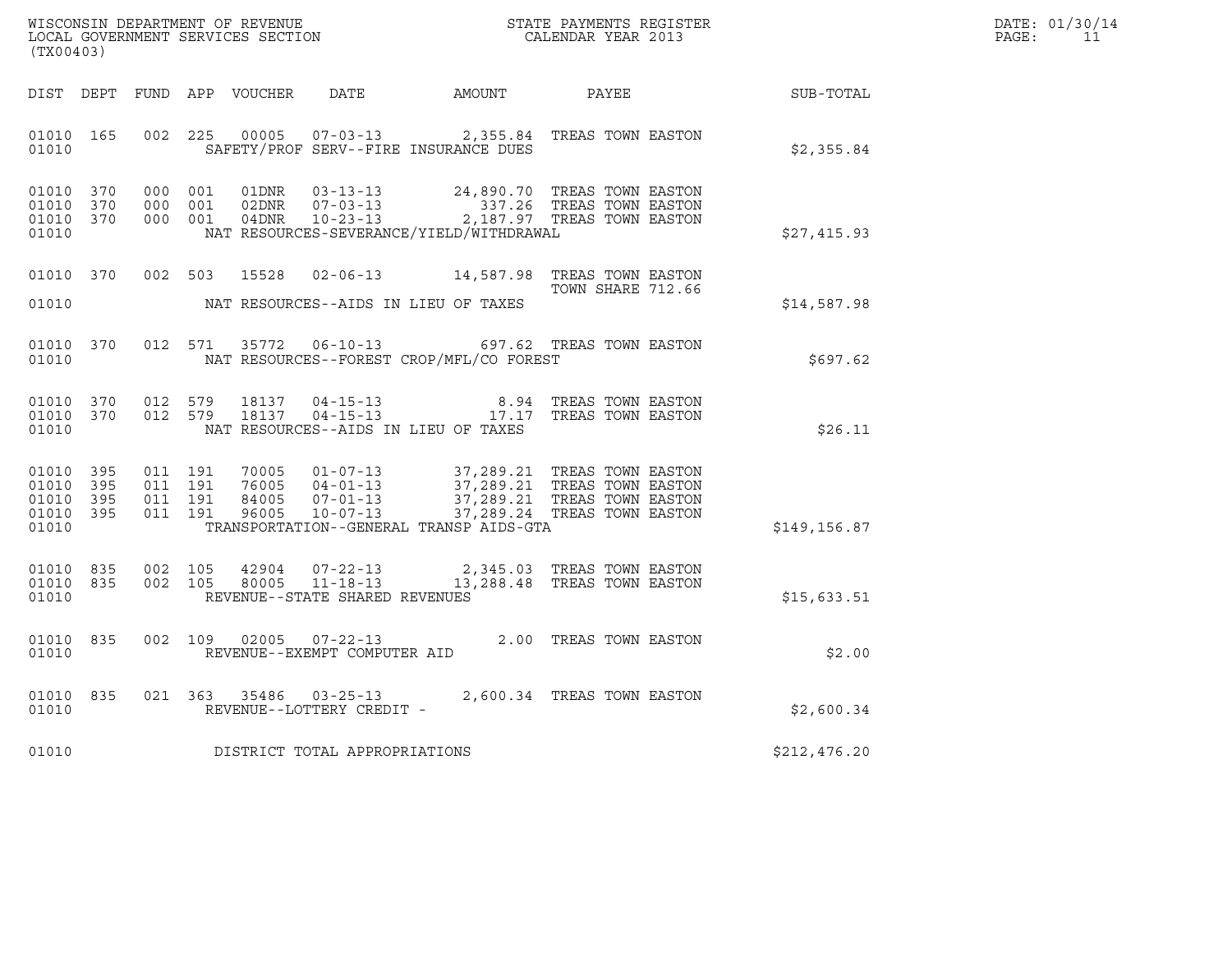| DATE: | 01/30/14 |
|-------|----------|
| PAGE: | 12       |

| (TX00403)                                                 |                                                                                                                                                                                                                                                                     | $R = \frac{1}{2}$ | DATE: 01/30/14<br>$\mathtt{PAGE}$ :<br>12 |
|-----------------------------------------------------------|---------------------------------------------------------------------------------------------------------------------------------------------------------------------------------------------------------------------------------------------------------------------|-------------------|-------------------------------------------|
|                                                           |                                                                                                                                                                                                                                                                     |                   |                                           |
| 01012                                                     | 01012 165 002 225 00006 07-03-13 4,853.38 TREAS TOWN JACKSON<br>SAFETY/PROF SERV--FIRE INSURANCE DUES                                                                                                                                                               | \$4,853.38        |                                           |
| 01012 370<br>01012 370<br>01012 370<br>01012              | 000 001 01DNR 03-13-13 73.18 TREAS TOWN JACKSON<br>000 001 02DNR 07-03-13 29.25 TREAS TOWN JACKSON<br>000 001 04DNR 10-23-13 923.88 TREAS TOWN JACKSON<br>NAT RESOURCES-SEVERANCE/YIELD/WITHDRAWAL                                                                  | \$1,026.31        |                                           |
|                                                           | 01012 370 002 503 16240 02-22-13 1,275.15 TREAS TOWN JACKSON<br>TOWN SHARE 58.79<br>01012 MAT RESOURCES--AIDS IN LIEU OF TAXES                                                                                                                                      | \$1,275.15        |                                           |
| 01012                                                     | 01012 370 012 571 35773 06-10-13 640.76 TREAS TOWN JACKSON<br>NAT RESOURCES--FOREST CROP/MFL/CO FOREST                                                                                                                                                              | \$640.76          |                                           |
| 01012                                                     | 01012 370 012 579 18138 04-15-13 74.49 TREAS TOWN JACKSON<br>01012 370 012 579 18138 04-15-13 368.21 TREAS TOWN JACKSON<br>NAT RESOURCES--AIDS IN LIEU OF TAXES                                                                                                     | \$442.70          |                                           |
|                                                           | 01012 370 012 678 00469 09-06-13 6,014.36 TREAS TOWN JACKSON<br>01012 MAT RESOURCES--INVASIVE AQUATICE SPECIES                                                                                                                                                      | \$6,014.36        |                                           |
| 01012 395<br>01012 395<br>01012 395<br>01012 395<br>01012 | 011 191 70006 01-07-13 32,924.64 TREAS TOWN JACKSON<br>011 191 76006 04-01-13 32,924.64 TREAS TOWN JACKSON<br>011 191 84006 07-01-13 32,924.64 TREAS TOWN JACKSON<br>011 191 96006 10-07-13 32,924.65 TREAS TOWN JACKSON<br>TRANSPORTATION--GENERAL TRANSP AIDS-GTA | \$131,698.57      |                                           |
| 01012 395<br>01012                                        | 011  278  91389  10-17-13  36,651.96  TREAS TOWN JACKSON<br>TRANSPORTATION--LRIP/TRIP/MSIP GRANTS                                                                                                                                                                   | \$36,651.96       |                                           |
| 01012 835<br>01012 835<br>01012                           | 105<br>42905<br>$07 - 22 - 13$<br>002<br>1,491.85 TREAS TOWN JACKSON<br>002 105<br>80006<br>$11 - 18 - 13$<br>8,442.74 TREAS TOWN JACKSON<br>REVENUE--STATE SHARED REVENUES                                                                                         | \$9,934.59        |                                           |
| 01012<br>835<br>01012                                     | 002 109 02006<br>$07 - 22 - 13$<br>1.00 TREAS TOWN JACKSON<br>REVENUE--EXEMPT COMPUTER AID                                                                                                                                                                          | \$1.00            |                                           |
| 01012                                                     | DISTRICT TOTAL APPROPRIATIONS                                                                                                                                                                                                                                       | \$192,538.78      |                                           |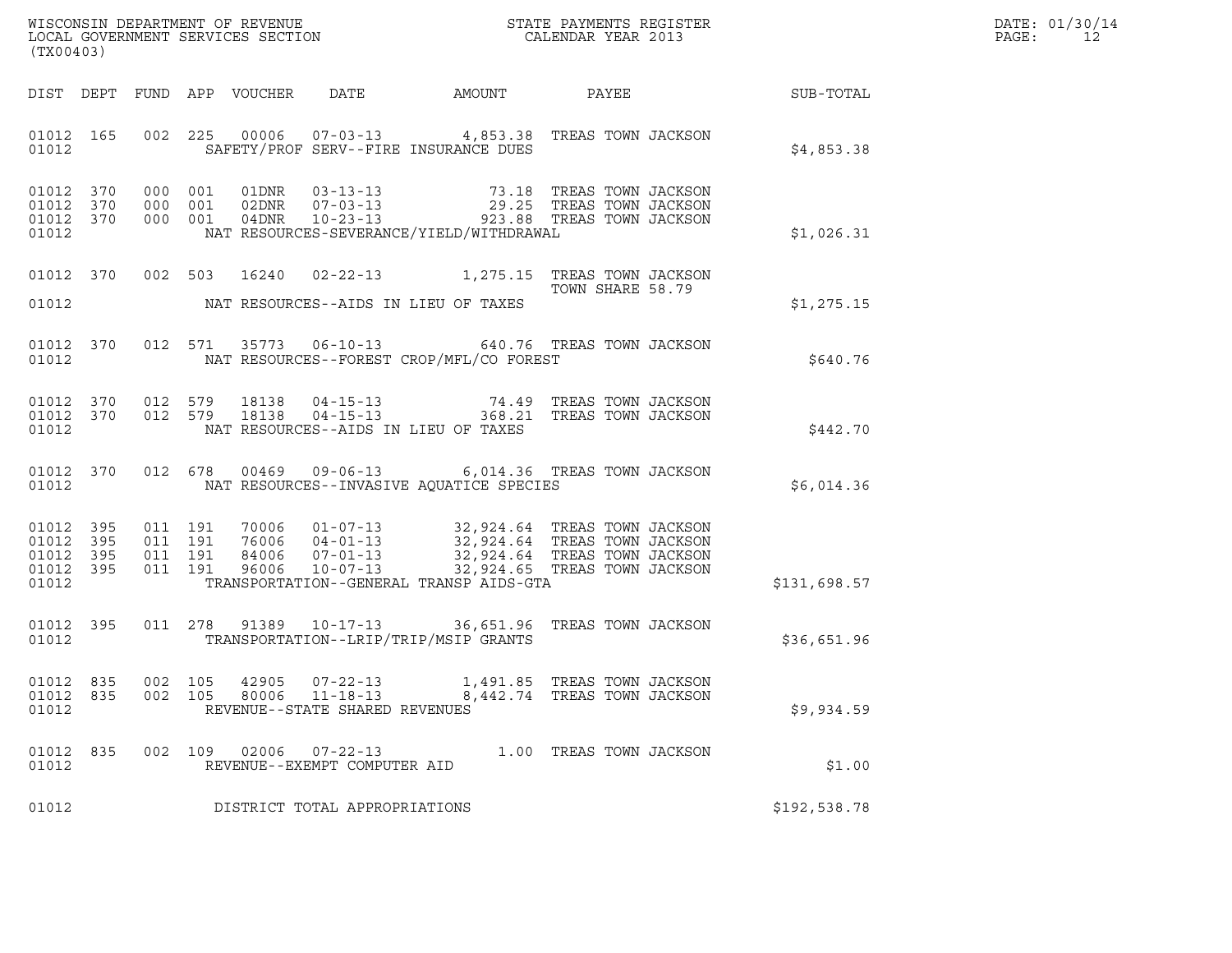|       | DATE: 01/30/14 |
|-------|----------------|
| PAGE: | 13             |

| (TX00403)                                                 |                                                                                                                                                                                                                                                                          |                                                              | R BATE: $01/30/14$<br>PAGE: $13$ |  |
|-----------------------------------------------------------|--------------------------------------------------------------------------------------------------------------------------------------------------------------------------------------------------------------------------------------------------------------------------|--------------------------------------------------------------|----------------------------------|--|
|                                                           |                                                                                                                                                                                                                                                                          | DIST DEPT FUND APP VOUCHER DATE AMOUNT PAYEE PAYEE SUB-TOTAL |                                  |  |
| 01014                                                     | 01014  165  002  225  00007  07-03-13  1,011.66  TREAS TOWN LEOLA<br>SAFETY/PROF SERV--FIRE INSURANCE DUES                                                                                                                                                               |                                                              | \$1,011.66                       |  |
| 01014                                                     | $\begin{array}{cccccccc} 01014 & 370 & 000 & 001 & 02DNR & 07-03-13 & & 706.81 & \text{TREAS TOWN} & \text{LEOLA} \\ 01014 & 370 & 000 & 001 & 04DNR & 10-23-13 & & 4,221.38 & \text{TREAS TOWN} & \text{LEOLA} \end{array}$<br>NAT RESOURCES-SEVERANCE/YIELD/WITHDRAWAL |                                                              | \$4,928.19                       |  |
|                                                           | 01014 370 002 503 15529 02-06-13 6,775.28 TREAS TOWN LEOLA<br>01014 370 002 503 15529 02-06-13 17,357.00 TREAS TOWN LEOLA<br>01014 MAT RESOURCES--AIDS IN LIEU OF TAXES                                                                                                  | <b>TOWN SHARE 3567.56</b>                                    | \$24,132.28                      |  |
|                                                           | 01014 370 012 571 35774 06-10-13 421.88 TREAS TOWN LEOLA<br>01014 NAT RESOURCES--FOREST CROP/MFL/CO FOREST                                                                                                                                                               |                                                              | \$421.88                         |  |
| 01014 370<br>01014 370<br>01014 370<br>01014 370<br>01014 | 012 579 18139 04-15-13 36.80 TREAS TOWN LEOLA<br>012 579 18139 04-15-13 492.80 TREAS TOWN LEOLA<br>012 579 18139 04-15-13 255.45 TREAS TOWN LEOLA<br>012 579 18139 04-15-13 514.41 TREAS TOWN LEOLA<br>NAT RESOURCES--AIDS IN LIEU OF TAXES                              |                                                              | \$1,299.46                       |  |
| 01014 395<br>01014 395<br>01014 395<br>01014 395<br>01014 | 011 191 70007 01-07-13 24,604.83 TREAS TOWN LEOLA<br>011 191 76007 04-01-13 24,604.83 TREAS TOWN LEOLA<br>011 191 84007 07-01-13 24,604.83 TREAS TOWN LEOLA<br>011 191 96007 10-07-13 24,604.84 TREAS TOWN LEOLA<br>TRANSPORTATION--GENERAL TRANSP AIDS-GTA              |                                                              | \$98,419.33                      |  |
| 01014 835<br>01014 835<br>01014                           | 002 105 42906 07-22-13 1,333.42 TREAS TOWN LEOLA<br>002 105 80007 11-18-13 7,556.02 TREAS TOWN LEOLA<br>REVENUE--STATE SHARED REVENUES                                                                                                                                   |                                                              | \$8,889.44                       |  |
|                                                           | 01014 DISTRICT TOTAL APPROPRIATIONS                                                                                                                                                                                                                                      |                                                              | \$139,102.24                     |  |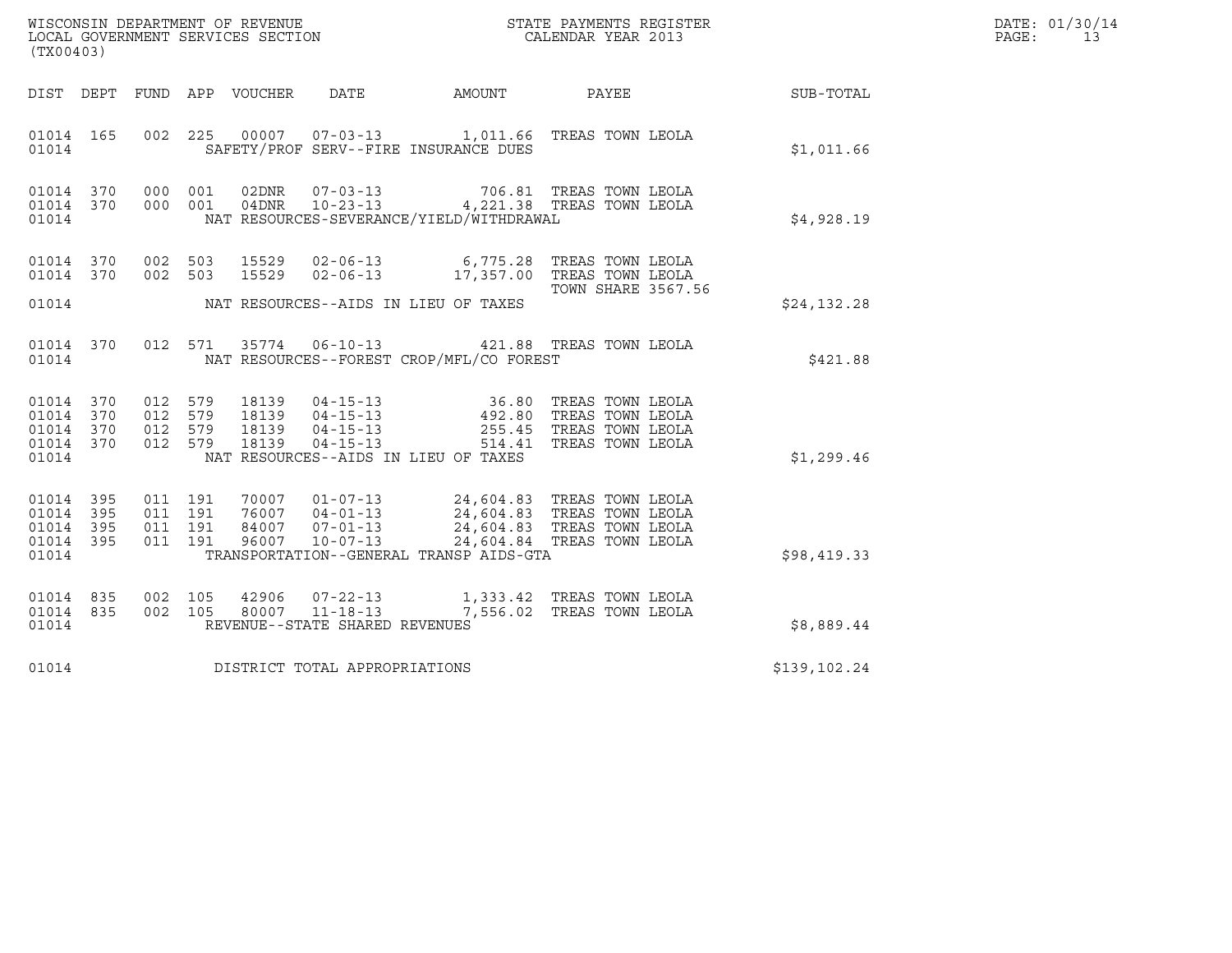| WISCONSIN DEPARTMENT OF REVENUE<br>LOCAL GOVERNMENT SERVICES SECTION<br>(TX00403) | STATE PAYMENTS REGISTER<br>CALENDAR YEAR 2013 | DATE: 01/30/14<br>PAGE: |
|-----------------------------------------------------------------------------------|-----------------------------------------------|-------------------------|

| (TX00403)                                                             |                                                      |                                                                                                                                                     |        |                                                                                                                              |              |
|-----------------------------------------------------------------------|------------------------------------------------------|-----------------------------------------------------------------------------------------------------------------------------------------------------|--------|------------------------------------------------------------------------------------------------------------------------------|--------------|
| DIST<br>DEPT                                                          | <b>FUND</b><br>APP                                   | VOUCHER<br>DATE                                                                                                                                     | AMOUNT | PAYEE                                                                                                                        | SUB-TOTAL    |
| 165<br>01016<br>01016                                                 | 225<br>002                                           | 00008<br>$07 - 03 - 13$<br>SAFETY/PROF SERV--FIRE INSURANCE DUES                                                                                    |        | 980.87 TREAS TOWN LINCOLN                                                                                                    | \$980.87     |
| 370<br>01016<br>370<br>01016<br>370<br>01016<br>01016                 | 000<br>001<br>000<br>001<br>000<br>001               | 01DNR<br>$03 - 13 - 13$<br>$07 - 03 - 13$<br>02DNR<br>03DNR<br>$07 - 03 - 13$<br>NAT RESOURCES-SEVERANCE/YIELD/WITHDRAWAL                           |        | 9,227.38 TREAS TOWN LINCOLN<br>64.23 TREAS TOWN LINCOLN<br>5.25 TREAS TOWN LINCOLN                                           | \$9,296.86   |
| 370<br>01016<br>01016                                                 | 012<br>571                                           | 35775<br>NAT RESOURCES--FOREST CROP/MFL/CO FOREST                                                                                                   |        | 06-10-13 825.33 TREAS TOWN LINCOLN                                                                                           | \$825.33     |
| 01016<br>370<br>370<br>01016<br>01016                                 | 012<br>579<br>012<br>579                             | 18140<br>$04 - 15 - 13$<br>18140<br>NAT RESOURCES--AIDS IN LIEU OF TAXES                                                                            |        | 158.40 TREAS TOWN LINCOLN<br>04-15-13 40.00 TREAS TOWN LINCOLN                                                               | \$198.40     |
| 01016<br>395<br>01016<br>395<br>395<br>01016<br>01016<br>395<br>01016 | 011<br>191<br>191<br>011<br>011<br>191<br>191<br>011 | 70008<br>$01 - 07 - 13$<br>$04 - 01 - 13$<br>$07 - 01 - 13$<br>76008<br>84008<br>96008<br>$10 - 07 - 13$<br>TRANSPORTATION--GENERAL TRANSP AIDS-GTA |        | 21,831.61 TREAS TOWN LINCOLN<br>21,831.61 TREAS TOWN LINCOLN<br>21,831.61 TREAS TOWN LINCOLN<br>21,831.62 TREAS TOWN LINCOLN | \$87,326.45  |
| 01016<br>835<br>835<br>01016<br>01016                                 | 002<br>105<br>002<br>105                             | 42907 07-22-13<br>80008 11-18-13<br>REVENUE--STATE SHARED REVENUES                                                                                  |        | 1,734.67 TREAS TOWN LINCOLN<br>9,853.97 TREAS TOWN LINCOLN                                                                   | \$11,588.64  |
| 01016<br>835<br>01016                                                 | 002<br>109                                           | 02007<br>$07 - 22 - 13$<br>REVENUE--EXEMPT COMPUTER AID                                                                                             |        | 2.00 TREAS TOWN LINCOLN                                                                                                      | \$2.00       |
| 01016                                                                 |                                                      | DISTRICT TOTAL APPROPRIATIONS                                                                                                                       |        |                                                                                                                              | \$110,218.55 |
|                                                                       |                                                      |                                                                                                                                                     |        |                                                                                                                              |              |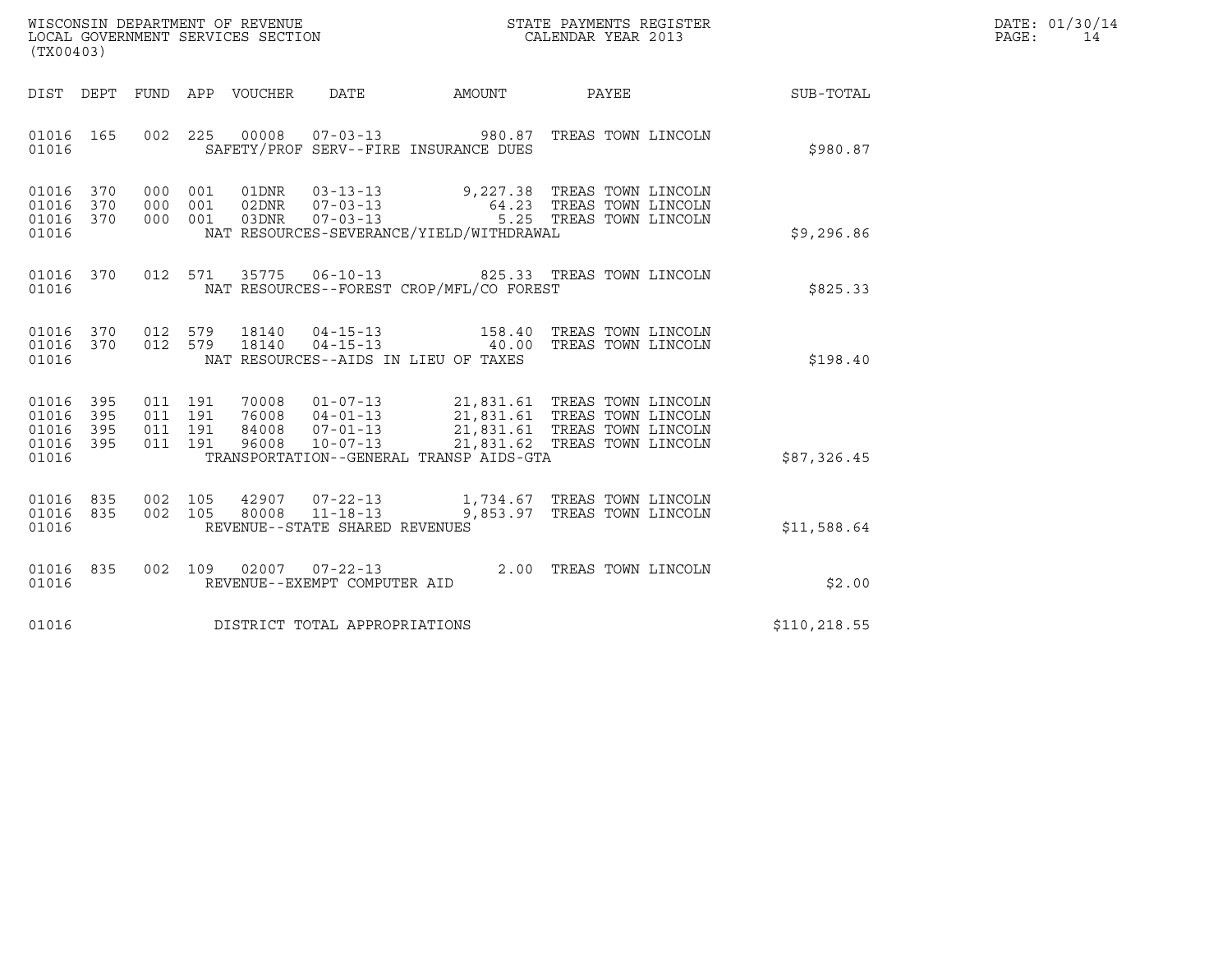| WISCONSIN DEPARTMENT OF REVENUE   | STATE PAYMENTS REGISTER | DATE: 01/30/14 |
|-----------------------------------|-------------------------|----------------|
| LOCAL GOVERNMENT SERVICES SECTION | CALENDAR YEAR 2013      | PAGE:          |

| WISCONSIN DEPARTMENT OF REVENUE<br>LOCAL GOVERNMENT SERVICES SECTION<br>(TX00403)                                   | STATE PAYMENTS REGISTER<br>CALENDAR YEAR 2013                                                          |              | DATE: 01/30/14<br>PAGE:<br>15 |
|---------------------------------------------------------------------------------------------------------------------|--------------------------------------------------------------------------------------------------------|--------------|-------------------------------|
| DIST DEPT FUND APP VOUCHER DATE                                                                                     | AMOUNT PAYEE SUB-TOTAL                                                                                 |              |                               |
| 01018 165<br>SAFETY/PROF SERV--FIRE INSURANCE DUES<br>01018                                                         | 002  225  00009  07-03-13  2,259.82  TREAS TOWN MONROE                                                 | \$2,259.82   |                               |
| 01018 370<br>01018<br>370<br>01018 370<br>01018 370<br>NAT RESOURCES-SEVERANCE/YIELD/WITHDRAWAL<br>01018            |                                                                                                        | \$11,762.88  |                               |
| 012 571 35776 06-10-13 1,198.05 TREAS TOWN MONROE<br>01018 370<br>NAT RESOURCES--FOREST CROP/MFL/CO FOREST<br>01018 |                                                                                                        | \$1,198.05   |                               |
| 01018<br>395<br>395<br>01018<br>01018 395<br>01018 395<br>TRANSPORTATION--GENERAL TRANSP AIDS-GTA<br>01018          |                                                                                                        | \$93,952.46  |                               |
| 01018 835<br>01018 835<br>REVENUE--STATE SHARED REVENUES<br>01018                                                   | 002 105 42908 07-22-13 1,392.43 TREAS TOWN MONROE<br>002 105 80009 11-18-13 7,955.73 TREAS TOWN MONROE | \$9,348.16   |                               |
| 01018 835<br>REVENUE--EXEMPT COMPUTER AID<br>01018                                                                  | 002 109 02008 07-22-13 2.00 TREAS TOWN MONROE                                                          | \$2.00       |                               |
| DISTRICT TOTAL APPROPRIATIONS<br>01018                                                                              |                                                                                                        | \$118,523.37 |                               |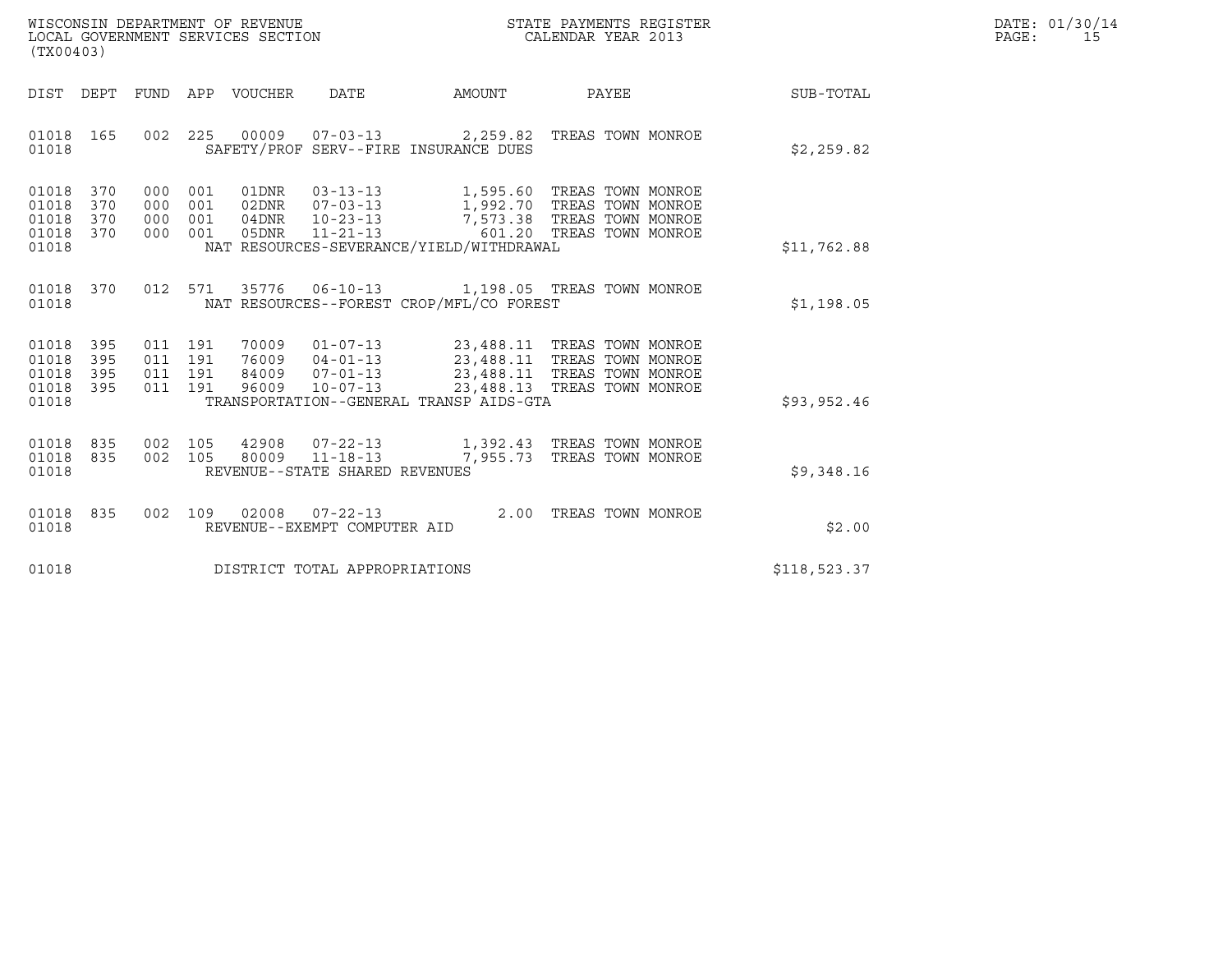|       | DATE: 01/30/14 |
|-------|----------------|
| PAGE: | 16             |

| % WISCONSIN DEPARTMENT OF REVENUE $$\tt STATE~PAYMEMTS~REGISTER~LOCAL~GOVERNMENT~SERVICES~SECTION~CALENDAR~YEAR~2013$<br>(TX00403) |           |                |                                          |                            |                                                                    |                                                                                                                                                                                                                                                                                                                                                                                                                                                                                          |                                  |  | DATE: 01/30/14<br>PAGE:<br>16 |  |
|------------------------------------------------------------------------------------------------------------------------------------|-----------|----------------|------------------------------------------|----------------------------|--------------------------------------------------------------------|------------------------------------------------------------------------------------------------------------------------------------------------------------------------------------------------------------------------------------------------------------------------------------------------------------------------------------------------------------------------------------------------------------------------------------------------------------------------------------------|----------------------------------|--|-------------------------------|--|
|                                                                                                                                    |           |                |                                          | DIST DEPT FUND APP VOUCHER | DATE                                                               | AMOUNT                                                                                                                                                                                                                                                                                                                                                                                                                                                                                   | PAYEE                            |  | <b>SUB-TOTAL</b>              |  |
| 01020                                                                                                                              | 01020 165 |                |                                          |                            |                                                                    | 002 225 00010 07-03-13 2,495.72 TREAS TOWN NEW CHESTER<br>SAFETY/PROF SERV--FIRE INSURANCE DUES                                                                                                                                                                                                                                                                                                                                                                                          |                                  |  | \$2,495.72                    |  |
| 01020 370<br>01020 370<br>01020 370<br>01020                                                                                       |           |                | 000 001<br>000 001                       | 000 001 05DNR              |                                                                    | NAT RESOURCES-SEVERANCE/YIELD/WITHDRAWAL                                                                                                                                                                                                                                                                                                                                                                                                                                                 |                                  |  | \$3,072.51                    |  |
| 01020                                                                                                                              | 01020 370 |                |                                          |                            |                                                                    | 002 503 15530 02-06-13 3,752.32 TREAS TOWN NEW CHESTER<br>NAT RESOURCES--AIDS IN LIEU OF TAXES                                                                                                                                                                                                                                                                                                                                                                                           | TOWN SHARE 139.81                |  | \$3,752.32                    |  |
| 01020                                                                                                                              | 01020 370 |                | 012 571                                  |                            |                                                                    | 35777  06-10-13  647.36  TREAS TOWN NEW CHESTER<br>NAT RESOURCES--FOREST CROP/MFL/CO FOREST                                                                                                                                                                                                                                                                                                                                                                                              |                                  |  | \$647.36                      |  |
| 01020 370<br>01020 370<br>01020 370<br>01020 370<br>01020                                                                          |           |                | 012 579<br>012 579<br>012 579<br>012 579 | 18141                      |                                                                    | $\begin{tabular}{c c c c c c c c c c} \multicolumn{1}{c}{\textbf{18141}} & \multicolumn{1}{c}{\textbf{04-15-13}} & \multicolumn{1}{c}{\textbf{111.62}} & \multicolumn{1}{c}{\textbf{TREAS} & \textbf{TOWN NEW CHECK} \\ \multicolumn{1}{c}{\textbf{18141}} & \multicolumn{1}{c}{\textbf{04-15-13}} & \multicolumn{1}{c}{\textbf{49.25}} & \multicolumn{1}{c}{\textbf{TREAS} & \textbf{TOWN NEW CHECK} \\ \multicolumn{1}{c}{\textbf{18141}} & \$<br>NAT RESOURCES--AIDS IN LIEU OF TAXES |                                  |  | \$235.58                      |  |
| 01020 395<br>01020<br>01020 395<br>01020 395<br>01020                                                                              | 395       | 011 191        | 011 191<br>011 191<br>011 191            |                            |                                                                    | $\begin{tabular}{cccc} 70010 & 01-07-13 & 29,960.84 & TREAS TOWN NEW CHECK \\ 76010 & 04-01-13 & 29,960.84 TREAS TOWN NEW CHECK \\ 84010 & 07-01-13 & 29,960.84 TREAS TOWN NEW CHECK \\ 96010 & 10-07-13 & 29,960.85 TREAS TOWN NEW CHECK \\ \end{tabular}$<br>TRANSPORTATION--GENERAL TRANSP AIDS-GTA                                                                                                                                                                                   |                                  |  | \$119,843.37                  |  |
| 01020 395<br>01020                                                                                                                 |           |                |                                          |                            |                                                                    | 011 278 72376 04-18-13 38,651.96 TREAS TOWN NEW CHESTER<br>TRANSPORTATION--LRIP/TRIP/MSIP GRANTS                                                                                                                                                                                                                                                                                                                                                                                         |                                  |  | \$38,651.96                   |  |
| 01020<br>01020 835<br>01020                                                                                                        | 835       | 002<br>002 105 | 105                                      | 42909<br>80010             | $07 - 22 - 13$<br>$11 - 18 - 13$<br>REVENUE--STATE SHARED REVENUES | 12,416.80 TREAS TOWN NEW CHESTER                                                                                                                                                                                                                                                                                                                                                                                                                                                         | 71,163.72 TREAS TOWN NEW CHESTER |  | \$83,580.52                   |  |
| 01020<br>01020                                                                                                                     | 835       | 002            | 109                                      |                            | 02009 07-22-13<br>REVENUE--EXEMPT COMPUTER AID                     |                                                                                                                                                                                                                                                                                                                                                                                                                                                                                          | 29.00 TREAS TOWN NEW CHESTER     |  | \$29.00                       |  |
| 01020                                                                                                                              |           |                |                                          |                            | DISTRICT TOTAL APPROPRIATIONS                                      |                                                                                                                                                                                                                                                                                                                                                                                                                                                                                          |                                  |  | \$252,308.34                  |  |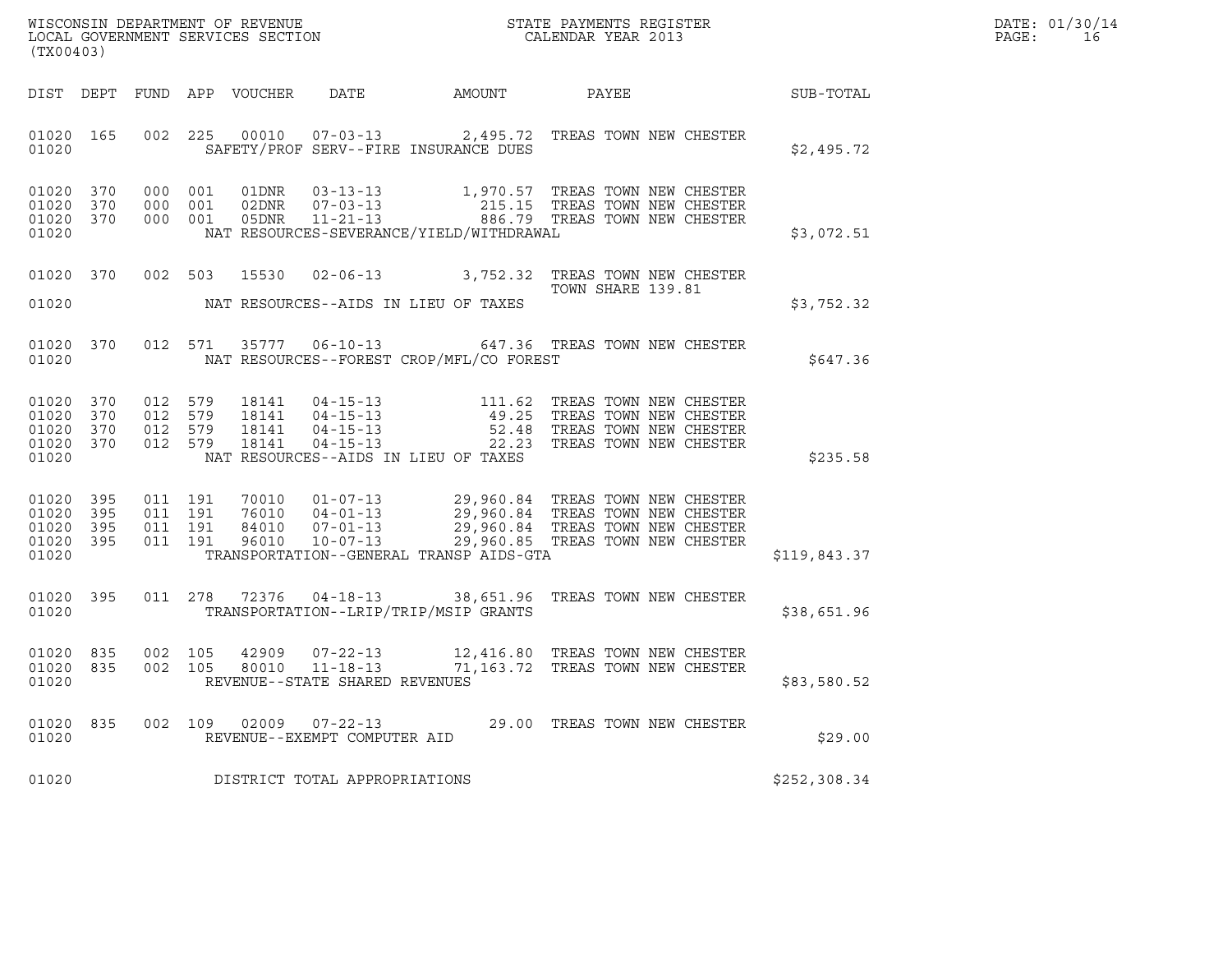| (TX00403)                                                 |  |                                          |                                                                                                                                                 |                                          |  |  |  |                        | DATE: 01/30/14<br>PAGE:<br>17 |
|-----------------------------------------------------------|--|------------------------------------------|-------------------------------------------------------------------------------------------------------------------------------------------------|------------------------------------------|--|--|--|------------------------|-------------------------------|
|                                                           |  |                                          | DIST DEPT FUND APP VOUCHER DATE                                                                                                                 |                                          |  |  |  | AMOUNT PAYEE SUB-TOTAL |                               |
| 01022 165<br>01022                                        |  |                                          | 002 225 00011 07-03-13 1,439.59 TREAS TOWN NEW HAVEN                                                                                            | SAFETY/PROF SERV--FIRE INSURANCE DUES    |  |  |  | \$1,439.59             |                               |
| 01022 370<br>01022                                        |  |                                          | 000 001 04DNR 10-23-13 2,046.31 TREAS TOWN NEW HAVEN                                                                                            | NAT RESOURCES-SEVERANCE/YIELD/WITHDRAWAL |  |  |  | \$2,046.31             |                               |
| 01022                                                     |  |                                          | 01022 370 012 571 35778 06-10-13 642.94 TREAS TOWN NEW HAVEN                                                                                    | NAT RESOURCES--FOREST CROP/MFL/CO FOREST |  |  |  | \$642.94               |                               |
| 01022                                                     |  |                                          | 01022 370 012 579 18142 04-15-13 243.50 TREAS TOWN NEW HAVEN                                                                                    | NAT RESOURCES--AIDS IN LIEU OF TAXES     |  |  |  | \$243.50               |                               |
| 01022 395<br>01022 395<br>01022 395<br>01022 395<br>01022 |  | 011 191<br>011 191<br>011 191<br>011 191 |                                                                                                                                                 | TRANSPORTATION--GENERAL TRANSP AIDS-GTA  |  |  |  | \$74,603.08            |                               |
| 01022 835<br>01022                                        |  | 01022 835 002 105                        | 002 105 42910 07-22-13 2,104.85 TREAS TOWN NEW HAVEN<br>002 105 80011 11-18-13 11,927.48 TREAS TOWN NEW HAVEN<br>REVENUE--STATE SHARED REVENUES |                                          |  |  |  | \$14,032.33            |                               |
| 01022 835<br>01022                                        |  |                                          | 002 109 02010 07-22-13 2.00 TREAS TOWN NEW HAVEN                                                                                                | REVENUE--EXEMPT COMPUTER AID             |  |  |  | \$2.00                 |                               |
| 01022 835<br>01022                                        |  |                                          | 021 363 35487 03-25-13 1,655.08 TREAS TOWN NEW HAVEN                                                                                            | REVENUE--LOTTERY CREDIT -                |  |  |  | \$1,655.08             |                               |
| 01022                                                     |  |                                          | DISTRICT TOTAL APPROPRIATIONS                                                                                                                   |                                          |  |  |  | \$94,664.83            |                               |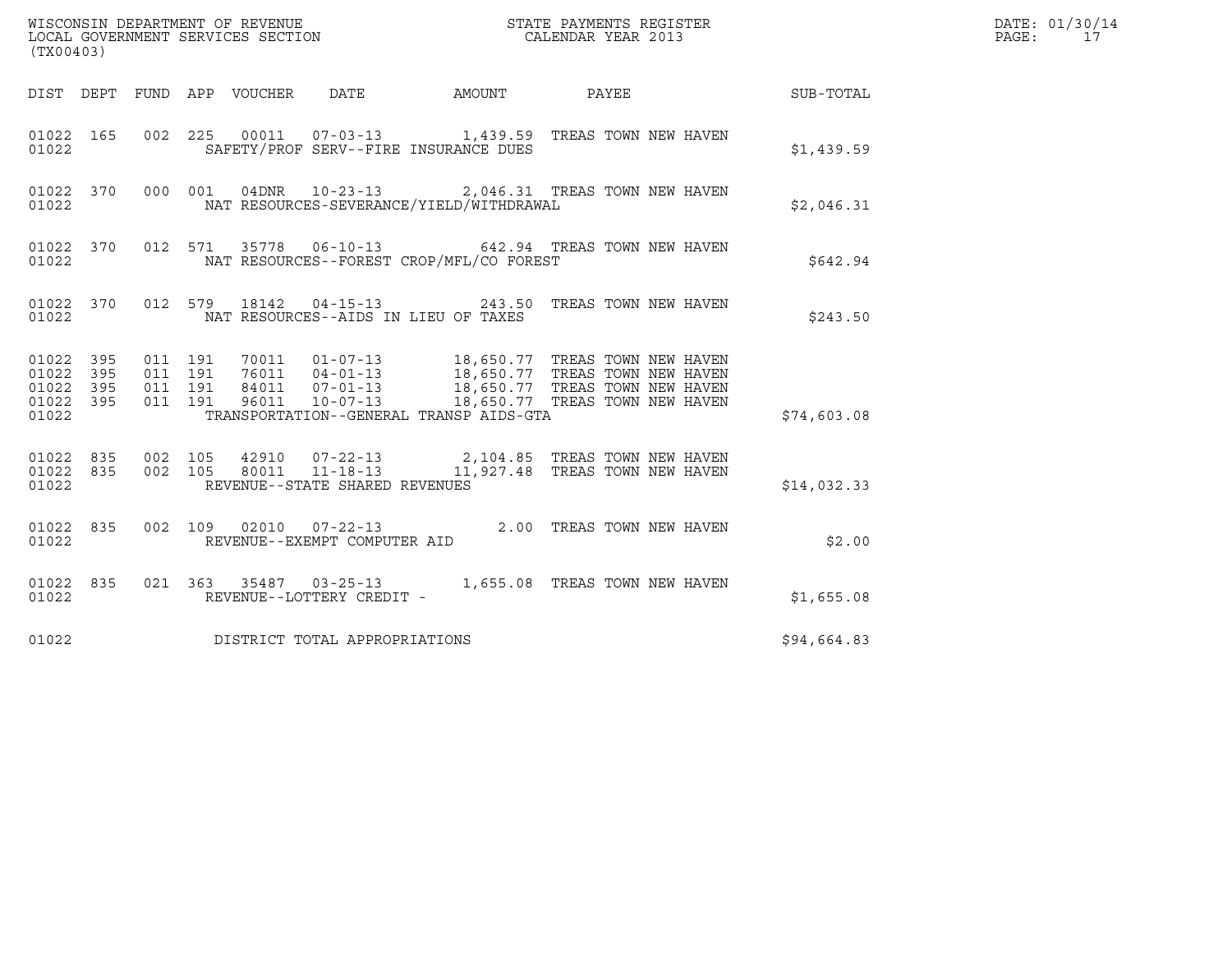|       | DATE: 01/30/14 |
|-------|----------------|
| PAGE: | 1 R            |

| (TX00403)                                                 |  |                               |         |                                      |                                                                                                                                                                                                                                                                                                                                                                                                                                 |                              | DATE: 01/30/14<br>$\mathtt{PAGE}$ :<br>18 |  |
|-----------------------------------------------------------|--|-------------------------------|---------|--------------------------------------|---------------------------------------------------------------------------------------------------------------------------------------------------------------------------------------------------------------------------------------------------------------------------------------------------------------------------------------------------------------------------------------------------------------------------------|------------------------------|-------------------------------------------|--|
|                                                           |  |                               |         |                                      | DIST DEPT FUND APP VOUCHER DATE AMOUNT PAYEE                                                                                                                                                                                                                                                                                                                                                                                    |                              | SUB-TOTAL                                 |  |
| 01024 165<br>01024                                        |  |                               |         |                                      | 002  225  00012  07-03-13  3,673.02  TREAS TOWN PRESTON<br>SAFETY/PROF SERV--FIRE INSURANCE DUES                                                                                                                                                                                                                                                                                                                                |                              | \$3,673.02                                |  |
| 01024 370 000 001<br>01024 370<br>01024                   |  | 000 001                       |         |                                      | 01DNR  03-13-13  39,300.48 TREAS TOWN PRESTON<br>04DNR  10-23-13  62,956.97 TREAS TOWN PRESTON<br>NAT RESOURCES-SEVERANCE/YIELD/WITHDRAWAL                                                                                                                                                                                                                                                                                      |                              | \$102,257.45                              |  |
| 01024                                                     |  |                               |         | NAT RESOURCES--AIDS IN LIEU OF TAXES | 01024 370 002 503 15531 02-06-13 11,037.00 TREAS TOWN PRESTONTON                                                                                                                                                                                                                                                                                                                                                                | TOWN SHARE 727.61            | \$11,037.00                               |  |
| 01024 370<br>01024                                        |  |                               |         |                                      | 012 571 35779 06-10-13 1,811.21 TREAS TOWN PRESTON<br>NAT RESOURCES--FOREST CROP/MFL/CO FOREST                                                                                                                                                                                                                                                                                                                                  |                              | \$1,811.21                                |  |
| 01024 370<br>01024 370<br>01024 370<br>01024              |  | 012 579<br>012 579<br>012 579 |         | NAT RESOURCES--AIDS IN LIEU OF TAXES | 18143  04-15-13  233.34  TREAS TOWN PRESTON<br>18143  04-15-13  427.36  TREAS TOWN PRESTON<br>18143  04-15-13  178.79  TREAS TOWN PRESTON                                                                                                                                                                                                                                                                                       |                              | \$839.49                                  |  |
| 01024 395<br>01024 395<br>01024 395<br>01024 395<br>01024 |  | 011 191<br>011 191<br>011 191 | 011 191 |                                      | $\begin{tabular}{c c c c c c c c c c} \hline $\gamma$0012 & 01-07-13 & 33,811.72 \quad \text{TREAS} & \text{TOWN} & \text{PRESTON} \\ \hline $76012 & 04-01-13 & 33,811.72 \quad \text{TREAS} & \text{TOWN} & \text{PRESTON} \\ $84012 & 07-01-13 & 33,811.72 \quad \text{TREAS} & \text{TOWN} & \text{PRESTON} \\ $96012 & 10-07-13 & 33,811.74 \quad \text{TREAS} & \text{TOWN} &$<br>TRANSPORTATION--GENERAL TRANSP AIDS-GTA |                              | \$135, 246.90                             |  |
| 01024 835<br>01024                                        |  |                               |         | REVENUE--EXEMPT COMPUTER AID         | 002 109 02011 07-22-13 24.00 TREAS TOWN PRESTON                                                                                                                                                                                                                                                                                                                                                                                 |                              | \$24.00                                   |  |
| 01024 835<br>01024                                        |  |                               |         | 002 501 00001 02-01-13               | DOA-PAYMENT FOR MUNICIPAL SERVICES AID                                                                                                                                                                                                                                                                                                                                                                                          | 263.16 TREAS TOWN OF PRESTON | \$263.16                                  |  |
| 01024                                                     |  |                               |         | DISTRICT TOTAL APPROPRIATIONS        |                                                                                                                                                                                                                                                                                                                                                                                                                                 |                              | \$255, 152.23                             |  |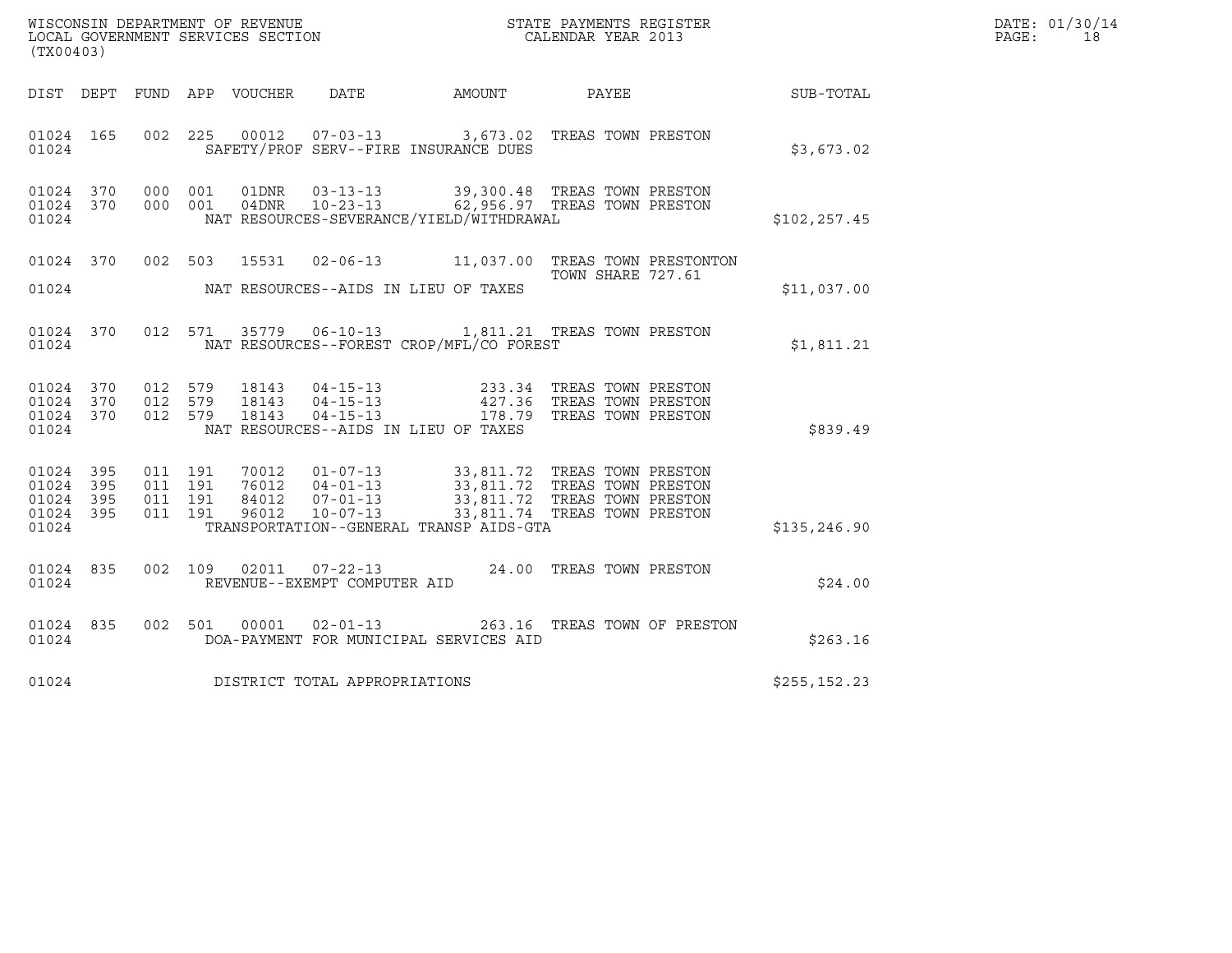| DATE: | 01/30/14 |
|-------|----------|
| PAGE: | 19       |

| (TX00403)                                         |            |                                          |                            |                                                |                                                                                                                                                                                          |                                                            |                 | DATE: 01/30/14<br>PAGE:<br>19 |
|---------------------------------------------------|------------|------------------------------------------|----------------------------|------------------------------------------------|------------------------------------------------------------------------------------------------------------------------------------------------------------------------------------------|------------------------------------------------------------|-----------------|-------------------------------|
|                                                   |            |                                          | DIST DEPT FUND APP VOUCHER | DATE                                           | AMOUNT                                                                                                                                                                                   |                                                            | PAYEE SUB-TOTAL |                               |
| 01026 165<br>01026                                |            | 002 225                                  |                            |                                                | 00013  07-03-13  5,086.24  TREAS TOWN QUINCY<br>SAFETY/PROF SERV--FIRE INSURANCE DUES                                                                                                    |                                                            | \$5,086.24      |                               |
| 01026 370<br>01026<br>01026 370<br>01026          | 370        | 000 001<br>000 001<br>000 001            |                            |                                                | 01DNR  03-13-13  201,520.08 TREAS TOWN QUINCY<br>02DNR  07-03-13  265.70 TREAS TOWN QUINCY<br>05DNR  11-21-13  48.97 TREAS TOWN QUINCY<br>NAT RESOURCES-SEVERANCE/YIELD/WITHDRAWAL       |                                                            | \$201,834.75    |                               |
| 01026 370<br>01026 370<br>01026                   |            | 002 503<br>002 503                       | 15532<br>15532             |                                                | 02-06-13 619.96 TREAS TOWN QUINCY<br>02-06-13 127,068.68 TREAS TOWN QUINCY<br>NAT RESOURCES--AIDS IN LIEU OF TAXES                                                                       | TOWN SHARE 14815.48                                        | \$127,688.64    |                               |
| 01026 370<br>01026                                |            |                                          |                            |                                                | 012 571 35780 06-10-13 618.08 TREAS TOWN QUINCY<br>NAT RESOURCES--FOREST CROP/MFL/CO FOREST                                                                                              |                                                            | \$618.08        |                               |
| 01026 370<br>01026                                |            | 012 579                                  |                            |                                                | 18144  04-15-13  90.22  TREAS TOWN QUINCY<br>NAT RESOURCES--AIDS IN LIEU OF TAXES                                                                                                        |                                                            | \$90.22         |                               |
| 01026 370<br>01026                                |            | 012 583                                  |                            |                                                | 02258  03-04-13  1,553.20 TREAS TOWN QUINCY<br>NAT RESOURCES--RECREATION RESOURCE-FED                                                                                                    |                                                            | \$1,553.20      |                               |
| 01026 395<br>01026<br>01026<br>01026 395<br>01026 | 395<br>395 | 011 191<br>011 191<br>011 191<br>011 191 | 96013                      | 84013 07-01-13<br>$10 - 07 - 13$               | 70013  01-07-13  39,164.50  TREAS TOWN QUINCY<br>76013  04-01-13  39,164.50 TREAS TOWN QUINCY<br>84013  07-01-13  39,164.50 TREAS TOWN OUINCY<br>TRANSPORTATION--GENERAL TRANSP AIDS-GTA | 39,164.50 TREAS TOWN QUINCY<br>39,164.50 TREAS TOWN QUINCY | \$156,658.00    |                               |
| 01026<br>01026 835<br>01026                       | 835        | 002 105<br>002 105                       | 42911<br>80012             | REVENUE--STATE SHARED REVENUES                 |                                                                                                                                                                                          |                                                            | \$40,446.08     |                               |
| 01026<br>01026                                    | 835<br>002 | 109                                      | 02012                      | $07 - 22 - 13$<br>REVENUE--EXEMPT COMPUTER AID |                                                                                                                                                                                          | 24.00 TREAS TOWN QUINCY                                    | \$24.00         |                               |
| 01026<br>01026                                    | 835        | 002 501                                  | 00001                      | $02 - 01 - 13$                                 | DOA-PAYMENT FOR MUNICIPAL SERVICES AID                                                                                                                                                   | 50.27 TREAS TOWN QUINCY                                    | \$50.27         |                               |
| 01026                                             |            |                                          |                            | DISTRICT TOTAL APPROPRIATIONS                  |                                                                                                                                                                                          |                                                            | \$534,049.48    |                               |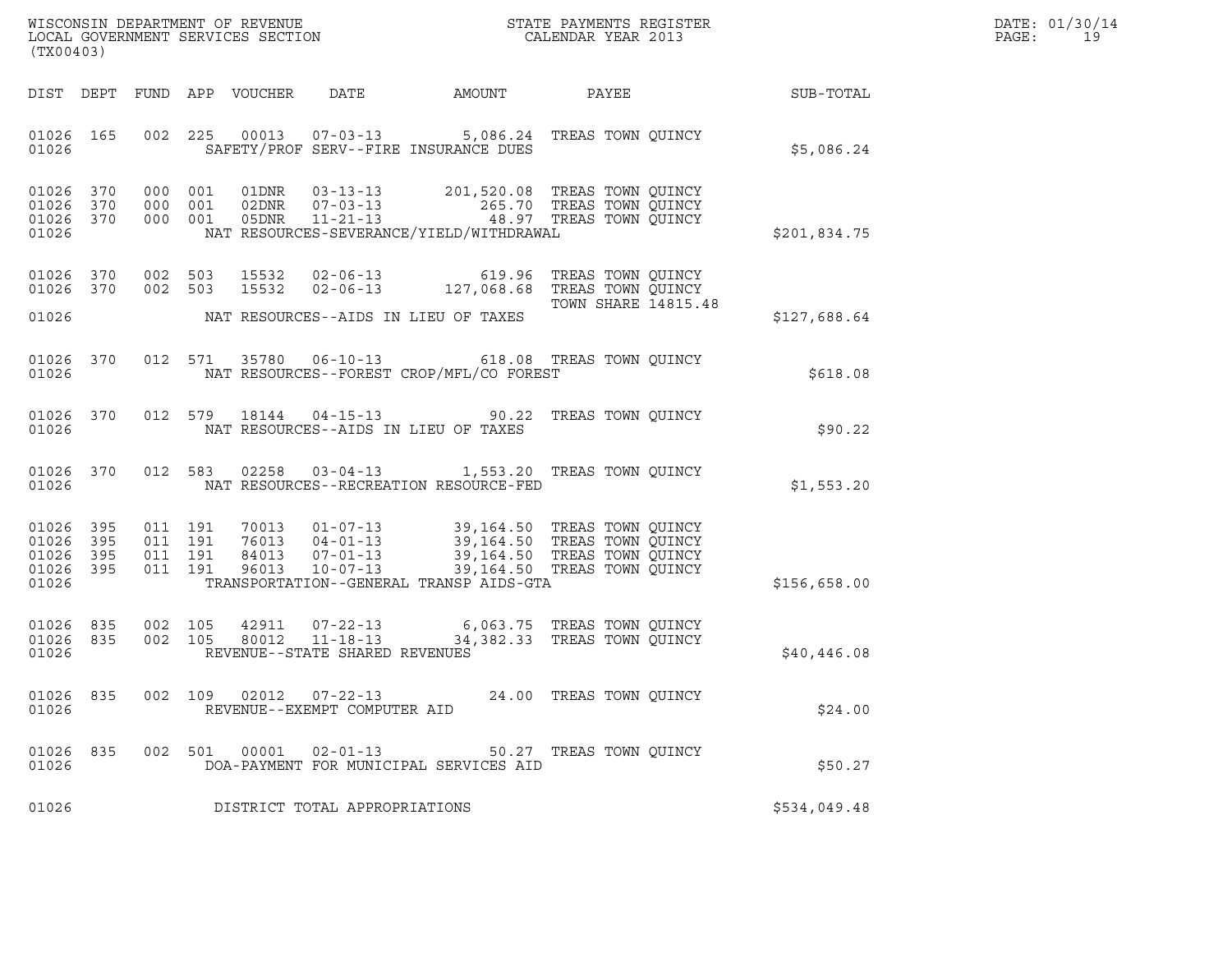| WISCONSIN DEPARTMENT OF REVENUE   | STATE PAYMENTS REGISTER | DATE: 01/30/14 |
|-----------------------------------|-------------------------|----------------|
| LOCAL GOVERNMENT SERVICES SECTION | CALENDAR YEAR 2013      | PAGE:          |

| WISCONSIN DEPARTMENT OF REVENUE<br>LOCAL GOVERNMENT SERVICES SECTION<br>CALENDAR YEAR 2013<br>(TX00403)                                                                                                                                                                                                                                     |  |              | DATE: 01/30/14<br>PAGE:<br>20 |
|---------------------------------------------------------------------------------------------------------------------------------------------------------------------------------------------------------------------------------------------------------------------------------------------------------------------------------------------|--|--------------|-------------------------------|
| DIST DEPT FUND APP VOUCHER DATE AMOUNT PAYEE SUB-TOTAL                                                                                                                                                                                                                                                                                      |  |              |                               |
| 002 225 00014 07-03-13 600.44 TREAS TOWN RICHFIELD<br>01028 165<br>SAFETY/PROF SERV--FIRE INSURANCE DUES<br>01028                                                                                                                                                                                                                           |  | \$600.44     |                               |
| 000 001 01DNR 03-13-13 2,006.90 TREAS TOWN RICHFIELD<br>000 001 02DNR 07-03-13 5,087.12 TREAS TOWN RICHFIELD<br>000 001 04DNR 10-23-13 104,387.11 TREAS TOWN RICHFIELD<br>01028 370<br>01028 370<br>01028 370<br>NAT RESOURCES-SEVERANCE/YIELD/WITHDRAWAL<br>01028                                                                          |  | \$111,481.13 |                               |
| 012 571 35781 06-10-13 948.03 TREAS TOWN RICHFIELD<br>01028 370<br>NAT RESOURCES--FOREST CROP/MFL/CO FOREST<br>01028                                                                                                                                                                                                                        |  | \$948.03     |                               |
| 01028 370 012 579 18145 04-15-13 10.62 TREAS TOWN RICHFIELD<br>01028<br>NAT RESOURCES--AIDS IN LIEU OF TAXES                                                                                                                                                                                                                                |  | \$10.62      |                               |
| 011 191 70014 01-07-13 19,684.23 TREAS TOWN RICHFIELD<br>011 191 76014 04-01-13 19,684.23 TREAS TOWN RICHFIELD<br>011 191 84014 07-01-13 19,684.23 TREAS TOWN RICHFIELD<br>011 191 96014 10-07-13 19,684.23 TREAS TOWN RICHFIELD<br>01028 395<br>01028 395<br>01028<br>395<br>01028 395<br>01028<br>TRANSPORTATION--GENERAL TRANSP AIDS-GTA |  | \$78,736.92  |                               |
| 01028 835<br>002 105 42912 07-22-13 1,044.85 TREAS TOWN RICHFIELD<br>002 105 80013 11-18-13 5,909.53 TREAS TOWN RICHFIELD<br>01028 835<br>01028<br>REVENUE--STATE SHARED REVENUES                                                                                                                                                           |  | \$6,954.38   |                               |
| 01028 835 002 109 02013 07-22-13 16.00 TREAS TOWN RICHFIELD 01028 REVENUE--EXEMPT COMPUTER AID                                                                                                                                                                                                                                              |  | \$16.00      |                               |
| DISTRICT TOTAL APPROPRIATIONS<br>01028                                                                                                                                                                                                                                                                                                      |  | \$198,747.52 |                               |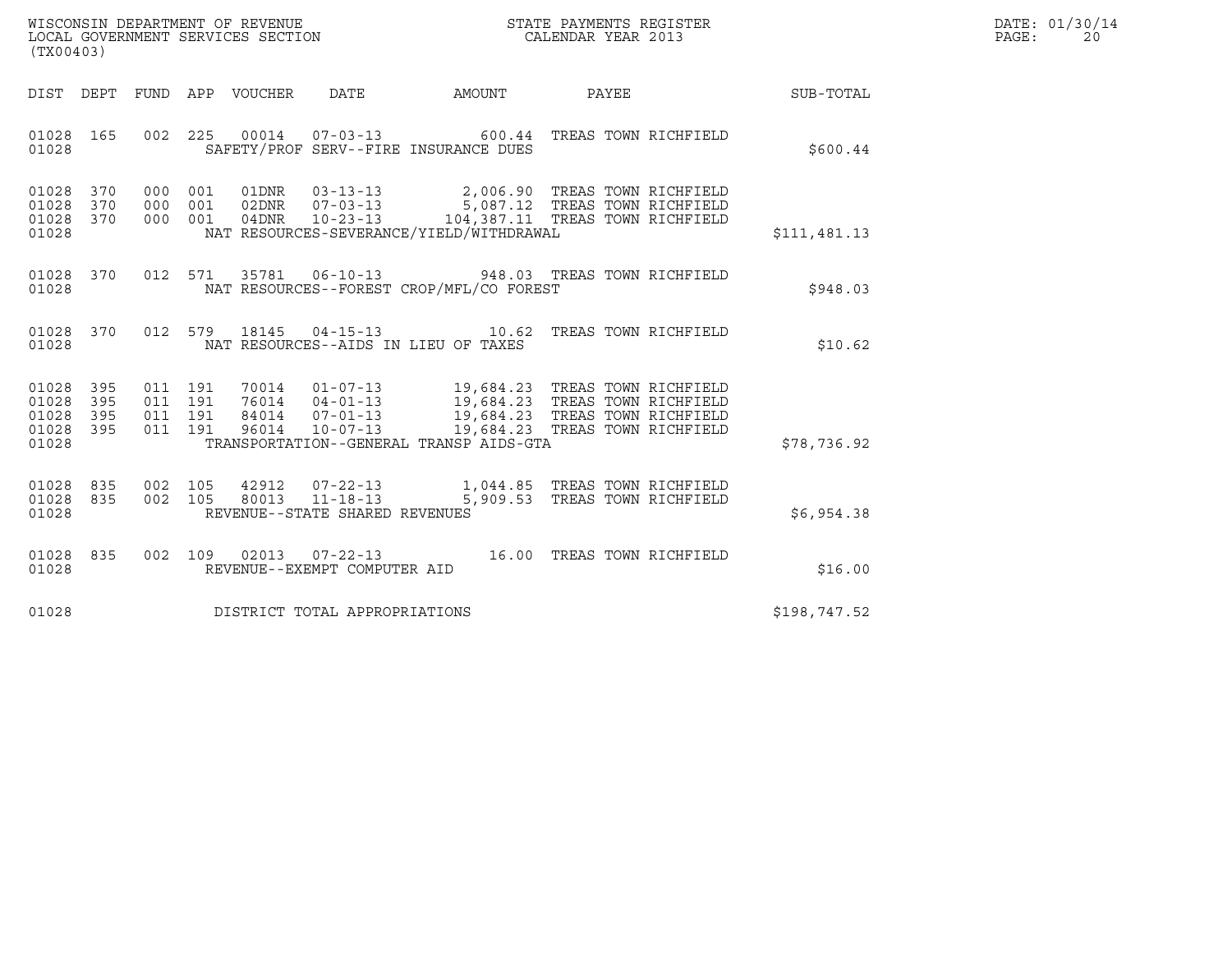|       | DATE: 01/30/14 |
|-------|----------------|
| PAGE: | 21             |

| (TX00403)                                                                                    |                                          |                                                                                                                                                                                                                                                                                                                           |                                                                                                                                                                                                                                            |                                                                                     |              | DATE: 01/30/14<br>PAGE:<br>21 |
|----------------------------------------------------------------------------------------------|------------------------------------------|---------------------------------------------------------------------------------------------------------------------------------------------------------------------------------------------------------------------------------------------------------------------------------------------------------------------------|--------------------------------------------------------------------------------------------------------------------------------------------------------------------------------------------------------------------------------------------|-------------------------------------------------------------------------------------|--------------|-------------------------------|
|                                                                                              |                                          |                                                                                                                                                                                                                                                                                                                           |                                                                                                                                                                                                                                            |                                                                                     |              |                               |
| 01030 165<br>01030                                                                           |                                          | 002 225 00015 07-03-13 15,588.82 TREAS TOWN ROME<br>SAFETY/PROF SERV--FIRE INSURANCE DUES                                                                                                                                                                                                                                 |                                                                                                                                                                                                                                            |                                                                                     | \$15,588.82  |                               |
| 01030 370<br>01030<br>370<br>01030 370<br>01030 370<br>01030                                 |                                          | $\begin{tabular}{cccc} 000 & 001 & 01DNR & 03-13-13 & 12.25 TREAS TOWN ROME \\ 000 & 001 & 02DNR & 07-03-13 & 4,245.90 TREAS TOWN ROME \\ 000 & 001 & 04DNR & 10-23-13 & 5,411.04 TREAS TOWN ROME \\ 000 & 001 & 05DNR & 11-21-13 & .384.28 TREAS TOWN ROME \\ \end{tabular}$<br>NAT RESOURCES-SEVERANCE/YIELD/WITHDRAWAL |                                                                                                                                                                                                                                            |                                                                                     | \$10,053.47  |                               |
| 01030 370<br>01030 370<br>01030                                                              |                                          | 012 381 00006 07-26-13 .58 TREAS TOWN ROME<br>012 381 00612 03-26-13 1,124.29 TREAS TOWN ROME<br>NAT RESOURCES--BOAT PATROL                                                                                                                                                                                               |                                                                                                                                                                                                                                            |                                                                                     | \$1,124.87   |                               |
| 01030 370<br>01030 370<br>01030                                                              |                                          | 012 550 00006 07-26-13 2.01 TREAS TOWN ROME<br>012 550 00612 03-26-13 3,895.66 TREAS TOWN ROME<br>NAT RESOURCES--BOATING ENFORCEMENT AIDS                                                                                                                                                                                 |                                                                                                                                                                                                                                            |                                                                                     | \$3,897.67   |                               |
| 01030 370<br>01030                                                                           |                                          | 012 571 35782 06-10-13 3,376.28 TREAS TOWN ROME<br>NAT RESOURCES--FOREST CROP/MFL/CO FOREST                                                                                                                                                                                                                               |                                                                                                                                                                                                                                            |                                                                                     | \$3,376.28   |                               |
| 01030 370<br>01030<br>370<br>01030<br>370<br>01030<br>370<br>01030 370<br>01030 370<br>01030 | 012 576<br>012 576<br>012 576<br>012 576 | 00725<br>01020<br>01158<br>01277<br>012 576 03165<br>012 576 03166<br>NAT RESOURCES--ALL-TERRAIN VEHICLE TRAIL                                                                                                                                                                                                            | 10-16-13<br>11-27-13<br>12-12-13<br>12-26-13<br>5500.00 TREAS TOWN ROME<br>12-26-13<br>4,899.00 TREAS TOWN ROME<br>05-22-13<br>10,510.00 TREAS TOWN ROME<br>05-22-13<br>10,510.00 TREAS TOWN ROME<br>05-22-13<br>10,510.00 TREAS TOWN ROME |                                                                                     | \$67,694.29  |                               |
| 01030                                                                                        |                                          | 01030 370 012 577 01843 01-22-13 1,417.60 TREAS TOWN ROME<br>NAT RESOURCES--ALL-TERRAIN VEHICLE TRAIL                                                                                                                                                                                                                     |                                                                                                                                                                                                                                            |                                                                                     | \$1,417.60   |                               |
| 01030 370<br>01030                                                                           |                                          | 01030 370 012 579 18146 04-15-13 142.48 TREAS TOWN ROME<br>012 579 18146 04-15-13 177.60 TREAS TOWN ROME<br>NAT RESOURCES--AIDS IN LIEU OF TAXES                                                                                                                                                                          |                                                                                                                                                                                                                                            |                                                                                     | \$320.08     |                               |
| 01030 395<br>01030                                                                           |                                          | 011 185 85518<br>TRANSPORTATION--HIGHWAY SAFETY-FEDERAL                                                                                                                                                                                                                                                                   | 08-26-13   4,000.00 ROME TOWNSHIP POLICE DEPT                                                                                                                                                                                              |                                                                                     | \$4,000.00   |                               |
| 01030 395<br>01030 395<br>01030<br>395<br>01030<br>- 395<br>01030                            | 011 191<br>011 191<br>011 191<br>011 191 | 70015<br>$01 - 07 - 13$<br>76015<br>$04 - 01 - 13$<br>84015<br>$07 - 01 - 13$<br>96015<br>$10 - 07 - 13$<br>TRANSPORTATION--GENERAL TRANSP AIDS-GTA                                                                                                                                                                       | 80,096.69 TREAS TOWN ROME                                                                                                                                                                                                                  | 80,096.69 TREAS TOWN ROME<br>80,096.69 TREAS TOWN ROME<br>80,096.71 TREAS TOWN ROME | \$320,386.78 |                               |

01030 455 002 231 00527 02-15-13 960.00 TREAS TOWN ROME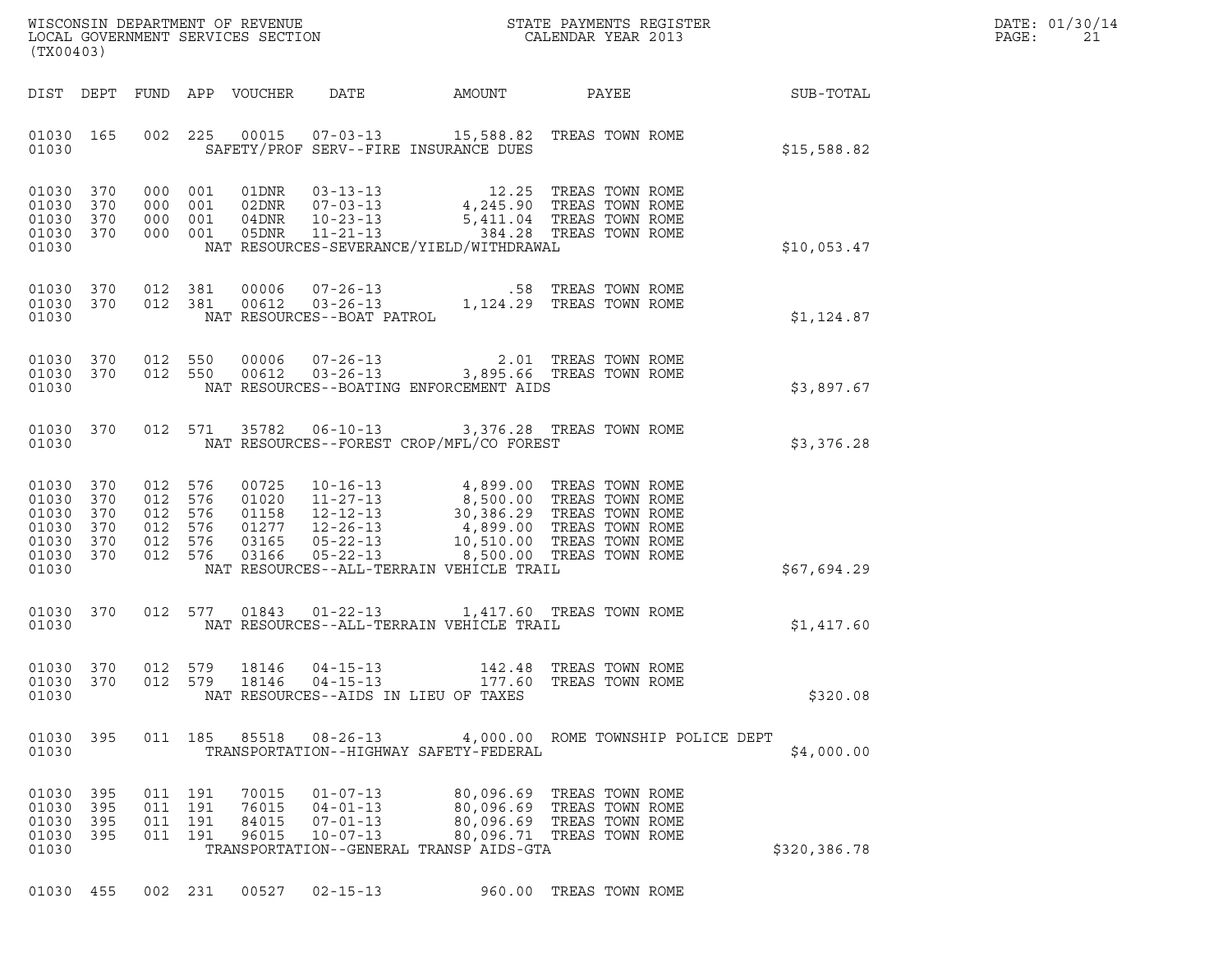| WISCONSIN DEPARTMENT OF REVENUE<br>LOCAL GOVERNMENT SERVICES SECTION<br>(TX00403) |                                                                                      | STATE PAYMENTS REGISTER<br>CALENDAR YEAR 2013            |              | DATE: 01/30/14<br>PAGE:<br>22 |
|-----------------------------------------------------------------------------------|--------------------------------------------------------------------------------------|----------------------------------------------------------|--------------|-------------------------------|
| FUND<br>DIST<br>DEPT<br>APP                                                       | VOUCHER<br>DATE                                                                      | AMOUNT<br>PAYEE                                          | SUB-TOTAL    |                               |
| 01030                                                                             | JUSTICE--LAW ENFORCEMENT TRAINING                                                    | \$960.00                                                 |              |                               |
| 835<br>002<br>105<br>01030<br>002<br>01030<br>835<br>105<br>01030                 | $07 - 22 - 13$<br>42913<br>80014<br>$11 - 18 - 13$<br>REVENUE--STATE SHARED REVENUES | 5,856.54 TREAS TOWN ROME<br>TREAS TOWN ROME<br>33,252.82 | \$39,109.36  |                               |
| 01030<br>835<br>002<br>109<br>01030                                               | 02014<br>$07 - 22 - 13$<br>REVENUE--EXEMPT COMPUTER AID                              | TREAS TOWN ROME<br>359.00                                | \$359.00     |                               |
| 002<br>01030<br>835<br>501<br>01030                                               | $02 - 01 - 13$<br>00001<br>DOA-PAYMENT FOR MUNICIPAL SERVICES AID                    | 708.64 TREAS TOWN ROME                                   | \$708.64     |                               |
| 01030                                                                             | DISTRICT TOTAL APPROPRIATIONS                                                        |                                                          | \$468,996.86 |                               |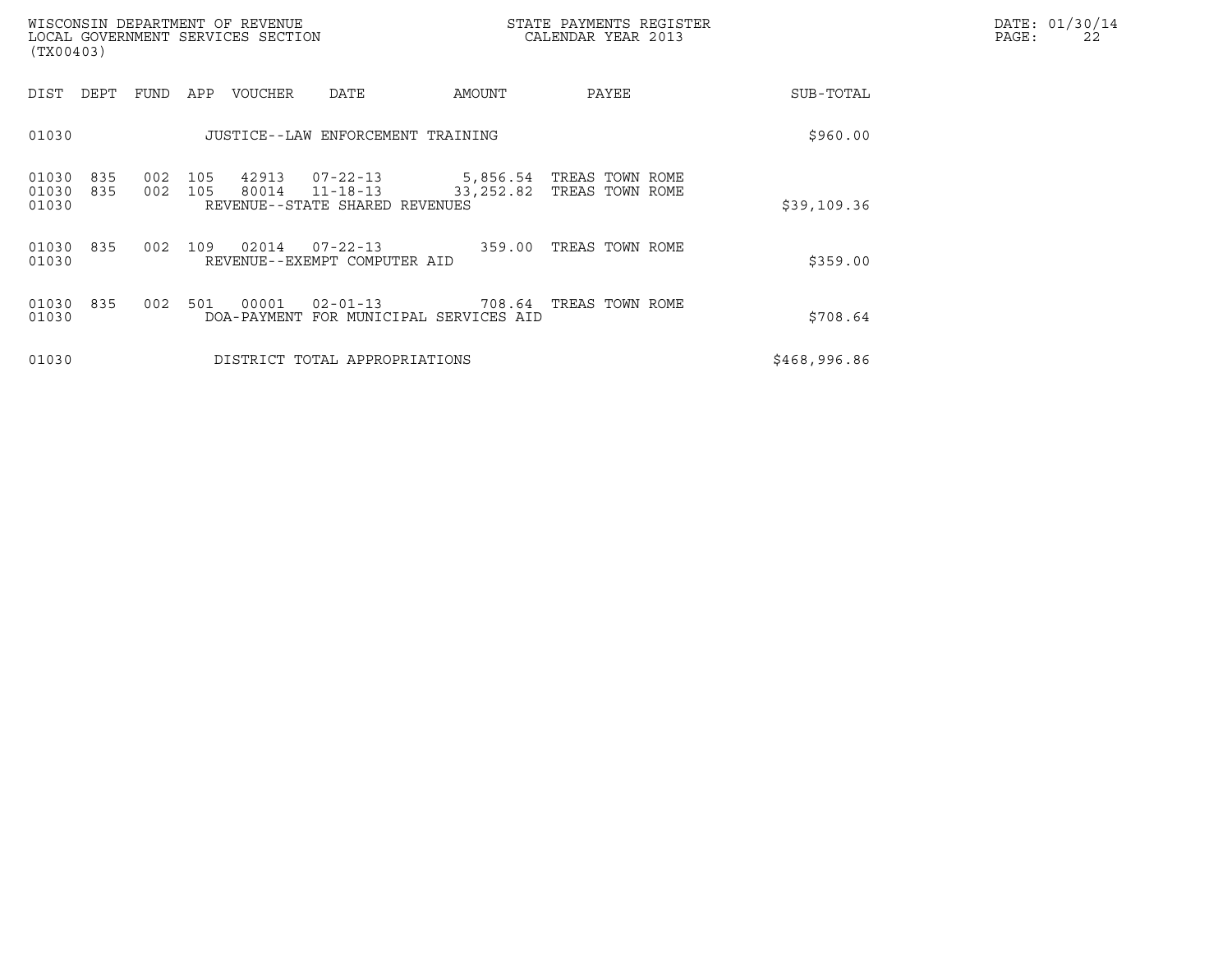| WISCONSIN DEPARTMENT OF REVENUE   | STATE PAYMENTS REGISTER | DATE: 01/30/14 |
|-----------------------------------|-------------------------|----------------|
| LOCAL GOVERNMENT SERVICES SECTION | CALENDAR YEAR 2013      | PAGE:          |

| ${\tt WISCONSIM\ DEPARTMENT\ OF\ REVENUE}\qquad \qquad {\tt STATE\ PAYMENTS\ REGISTER\ LOCAL\ GOVERNMENT\ SERVICES\ SECTION\qquad \qquad {\tt CALENDAR\ YEAR\ 2013}$<br>(TX00403) |            |  |  |                                |                                                                                                                                                                                                                                                                                 |  | DATE: 01/30/14<br>PAGE:<br>23 |  |
|-----------------------------------------------------------------------------------------------------------------------------------------------------------------------------------|------------|--|--|--------------------------------|---------------------------------------------------------------------------------------------------------------------------------------------------------------------------------------------------------------------------------------------------------------------------------|--|-------------------------------|--|
|                                                                                                                                                                                   |            |  |  |                                | DIST DEPT FUND APP VOUCHER DATE AMOUNT PAYEE THE SUB-TOTAL                                                                                                                                                                                                                      |  |                               |  |
| 01032 165<br>01032                                                                                                                                                                |            |  |  |                                | 002  225  00016  07-03-13  3,184.65  TREAS TOWN SPRINGVILLE<br>SAFETY/PROF SERV--FIRE INSURANCE DUES                                                                                                                                                                            |  | \$3,184.65                    |  |
| 01032 370<br>01032<br>01032 370<br>01032                                                                                                                                          | 370        |  |  |                                | 000 001 01DNR 03-13-13 32,830.34 TREAS TOWN SPRINGVILLE<br>000 001 02DNR 07-03-13 3,647.13 TREAS TOWN SPRINGVILLE<br>000 001 04DNR 10-23-13 178,616.55 TREAS TOWN SPRINGVILLE<br>NAT RESOURCES-SEVERANCE/YIELD/WITHDRAWAL                                                       |  | \$215,094.02                  |  |
| 01032                                                                                                                                                                             |            |  |  |                                | 01032 370 012 571 35783 06-10-13 1,228.62 TREAS TOWN SPRINGVILLE<br>NAT RESOURCES--FOREST CROP/MFL/CO FOREST                                                                                                                                                                    |  | \$1,228.62                    |  |
| 01032 395<br>01032<br>01032<br>01032 395<br>01032                                                                                                                                 | 395<br>395 |  |  |                                | 011 191 70016 01-07-13 35,301.20 TREAS TOWN SPRINGVILLE<br>011 191 76016 04-01-13 35,301.20 TREAS TOWN SPRINGVILLE<br>011 191 84016 07-01-13 35,301.20 TREAS TOWN SPRINGVILLE<br>011 191 96016 10-07-13 35,301.23 TREAS TOWN SPRINGV<br>TRANSPORTATION--GENERAL TRANSP AIDS-GTA |  | \$141, 204.83                 |  |
| 01032 835<br>01032 835<br>01032                                                                                                                                                   |            |  |  | REVENUE--STATE SHARED REVENUES | 002 105 42914 07-22-13 1,773.85 TREAS TOWN SPRINGVILLE<br>002 105 80015 11-18-13 10,043.33 TREAS TOWN SPRINGVILLE                                                                                                                                                               |  | \$11,817.18                   |  |
| 01032 835<br>01032                                                                                                                                                                |            |  |  | REVENUE--EXEMPT COMPUTER AID   | 002 109 02015 07-22-13 8.00 TREAS TOWN SPRINGVILLE                                                                                                                                                                                                                              |  | \$8.00                        |  |
| 01032                                                                                                                                                                             |            |  |  | DISTRICT TOTAL APPROPRIATIONS  |                                                                                                                                                                                                                                                                                 |  | \$372,537.30                  |  |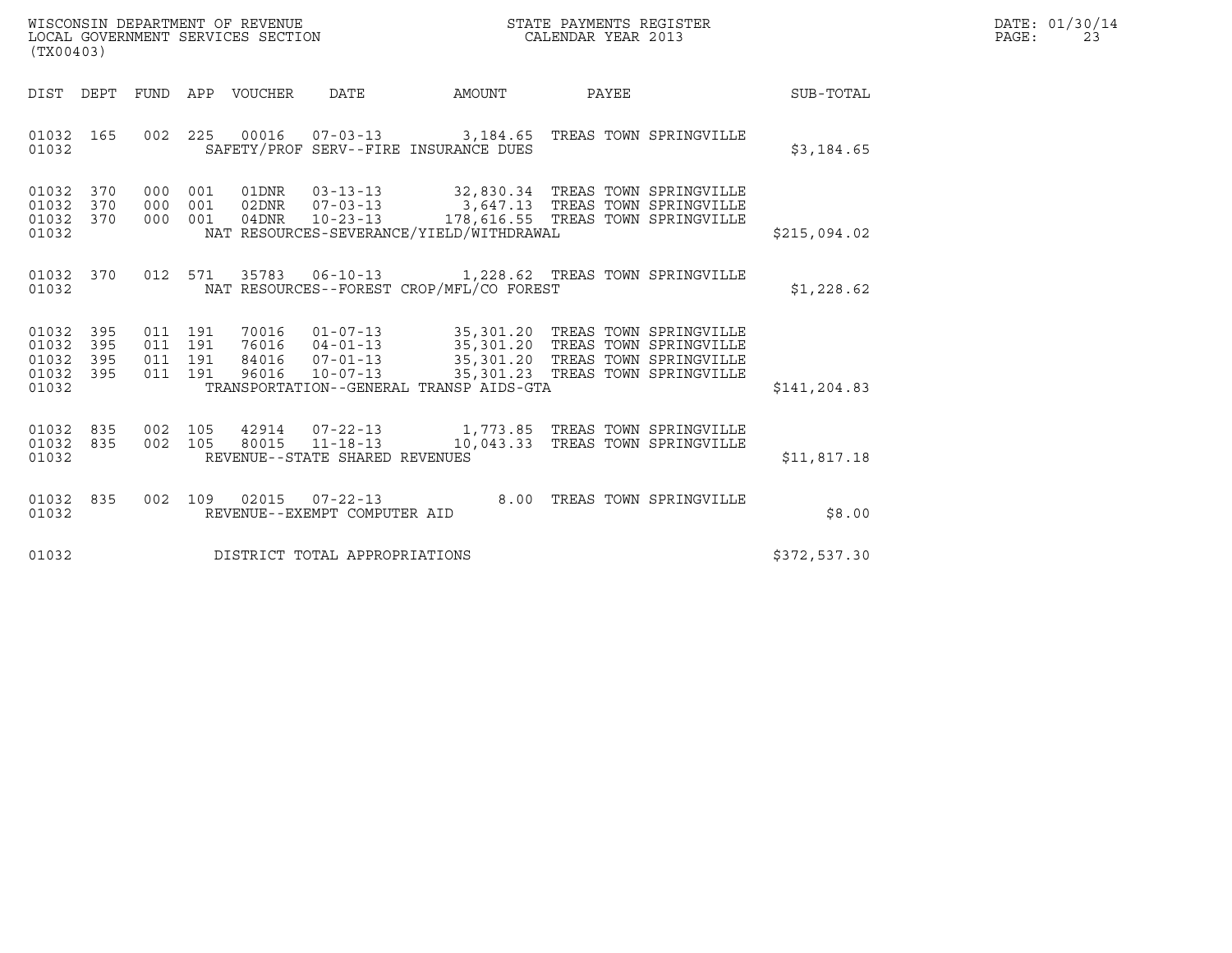| WISCONSIN DEPARTMENT OF REVENUE   | STATE PAYMENTS REGISTER | DATE: 01/30/14 |
|-----------------------------------|-------------------------|----------------|
| LOCAL GOVERNMENT SERVICES SECTION | CALENDAR YEAR 2013      | PAGE:          |

|                                                           | (TX00403) |         |  |  |                                      |                                                                                                                                                                                                                                                                                                                                                                                                           |  |               | DATE: 01/30/14<br>PAGE: | 24 |  |
|-----------------------------------------------------------|-----------|---------|--|--|--------------------------------------|-----------------------------------------------------------------------------------------------------------------------------------------------------------------------------------------------------------------------------------------------------------------------------------------------------------------------------------------------------------------------------------------------------------|--|---------------|-------------------------|----|--|
|                                                           |           |         |  |  |                                      | DIST DEPT FUND APP VOUCHER DATE AMOUNT PAYEE PAYER SUB-TOTAL                                                                                                                                                                                                                                                                                                                                              |  |               |                         |    |  |
|                                                           |           | 01034   |  |  |                                      | 01034 165 002 225 00017 07-03-13 5,566.94 TREAS TOWN STRONGS PRAIRIE<br>SAFETY/PROF SERV--FIRE INSURANCE DUES                                                                                                                                                                                                                                                                                             |  | \$5,566.94    |                         |    |  |
|                                                           |           |         |  |  |                                      | $\begin{array}{cccccccc} 01034 & 370 & 000 & 001 & 02\text{DNR} & 07-03-13 & & & 291.58 & \text{TREAS TOWN STRONGS PRAIRIE} \\ 01034 & 370 & 000 & 001 & 04\text{DNR} & 10-23-13 & & & 816.51 & \text{TREAS TOWN STRONGS PRAIRIE} \end{array}$<br>01034 NAT RESOURCES-SEVERANCE/YIELD/WITHDRAWAL                                                                                                          |  | \$1,108.09    |                         |    |  |
|                                                           |           |         |  |  |                                      | 01034 370 012 571 35784 06-10-13 788.88 TREAS TOWN STRONGS PRAIRIE<br>01034 NAT RESOURCES--FOREST CROP/MFL/CO FOREST                                                                                                                                                                                                                                                                                      |  | \$788.88      |                         |    |  |
| 01034 395<br>01034 395<br>01034 395<br>01034 395<br>01034 |           | 011 191 |  |  |                                      | $\begin{array}{cccc} 011 & 191 & 70017 & 01-07-13 & 34,271.36 & \text{TREAS} & \text{TOWN} & \text{STRONGS} & \text{PRAIRIE} \\ 011 & 191 & 76017 & 04-01-13 & 34,271.36 & \text{TREAS} & \text{TOWN} & \text{STRONGS} & \text{PRAIRIE} \\ 011 & 191 & 84017 & 07-01-13 & 34,271.36 & \text{TREAS} & \text{TOWN} & \text{STRONGS} & \text{PRAIRIE} \\ 011 & 1$<br>TRANSPORTATION--GENERAL TRANSP AIDS-GTA |  | \$137,085.45  |                         |    |  |
|                                                           |           |         |  |  | 01034 REVENUE--STATE SHARED REVENUES | $\begin{array}{cccccccc} 01034 & 835 & 002 & 105 & 42915 & 07-22-13 & & 2,814.97 & \text{TREAS TOWN STRONGS PRAIRIE} \\ 01034 & 835 & 002 & 105 & 80016 & 11-18-13 & & 15,947.66 & \text{TREAS TOWN STRONGS PRAIRIE} \end{array}$                                                                                                                                                                         |  | \$18,762.63   |                         |    |  |
|                                                           |           |         |  |  |                                      | 01034 835 002 109 02016 07-22-13 60.00 TREAS TOWN STRONGS PRAIRIE<br>01034 REVENUE--EXEMPT COMPUTER AID                                                                                                                                                                                                                                                                                                   |  | \$60.00       |                         |    |  |
|                                                           |           |         |  |  | 01034 DISTRICT TOTAL APPROPRIATIONS  |                                                                                                                                                                                                                                                                                                                                                                                                           |  | \$163, 371.99 |                         |    |  |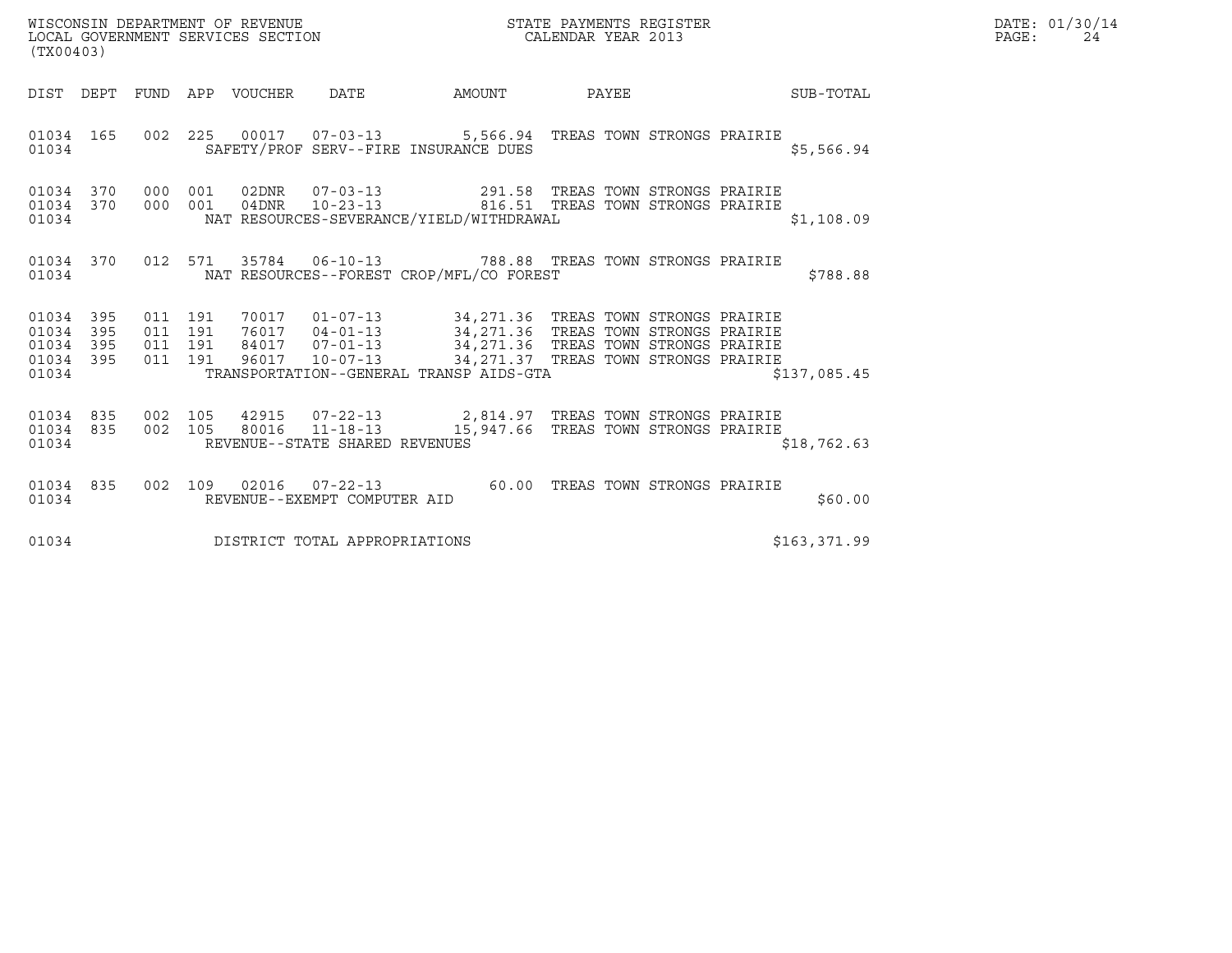| STATE PAYMENTS REGISTER<br>WISCONSIN DEPARTMENT OF REVENUE<br>LOCAL GOVERNMENT SERVICES SECTION<br>CALENDAR YEAR 2013<br>(TX00403) |                    |                                          |                |                                |                                                                                                                                                                                            |       |  |               | DATE: 01/30/14<br>PAGE:<br>25 |
|------------------------------------------------------------------------------------------------------------------------------------|--------------------|------------------------------------------|----------------|--------------------------------|--------------------------------------------------------------------------------------------------------------------------------------------------------------------------------------------|-------|--|---------------|-------------------------------|
| DIST DEPT FUND APP VOUCHER                                                                                                         |                    |                                          |                | DATE                           | AMOUNT                                                                                                                                                                                     | PAYEE |  | SUB-TOTAL     |                               |
| 01126 165<br>01126                                                                                                                 |                    |                                          |                |                                | 002  225  00018  07-03-13  1,107.28  TREAS VIL FRIENDSHIP<br>SAFETY/PROF SERV--FIRE INSURANCE DUES                                                                                         |       |  | \$1,107.28    |                               |
| 01126 370<br>01126                                                                                                                 |                    | 012 571                                  |                |                                | NAT RESOURCES--FOREST CROP/MFL/CO FOREST                                                                                                                                                   |       |  | \$4.40        |                               |
| 01126 395<br>01126<br>395<br>01126<br>395<br>01126 395                                                                             |                    | 011 191<br>011 191<br>011 191<br>011 191 | 70018<br>96018 |                                | 01-07-13 7,737.73 TREAS VIL FRIENDSHIPP<br>76018  04-01-13  7,737.73  TREAS VIL FRIENDSHIPP<br>84018  07-01-13  7,737.73  TREAS VIL FRIENDSHIPP<br>10-07-13 7,737.76 TREAS VIL FRIENDSHIPP |       |  |               |                               |
| 01126                                                                                                                              |                    |                                          |                |                                | TRANSPORTATION--GENERAL TRANSP AIDS-GTA                                                                                                                                                    |       |  | \$30,950.95   |                               |
| 01126<br>835<br>01126 835<br>01126                                                                                                 | 002 105<br>002 105 |                                          |                | REVENUE--STATE SHARED REVENUES | 42916  07-22-13  25,305.32  TREAS VIL FRIENDSHIP<br>80017  11-18-13  143,567.55  TREAS VIL FRIENDSHIP                                                                                      |       |  | \$168,872.87  |                               |
| 01126<br>835<br>01126 835<br>01126                                                                                                 | 002 109<br>002 109 |                                          | 05001          | REVENUE--EXEMPT COMPUTER AID   | 02017  07-22-13  327.00 TREAS VIL FRIENDSHIP                                                                                                                                               |       |  | \$394.00      |                               |
| 01126                                                                                                                              |                    |                                          |                | DISTRICT TOTAL APPROPRIATIONS  |                                                                                                                                                                                            |       |  | \$201, 329.50 |                               |